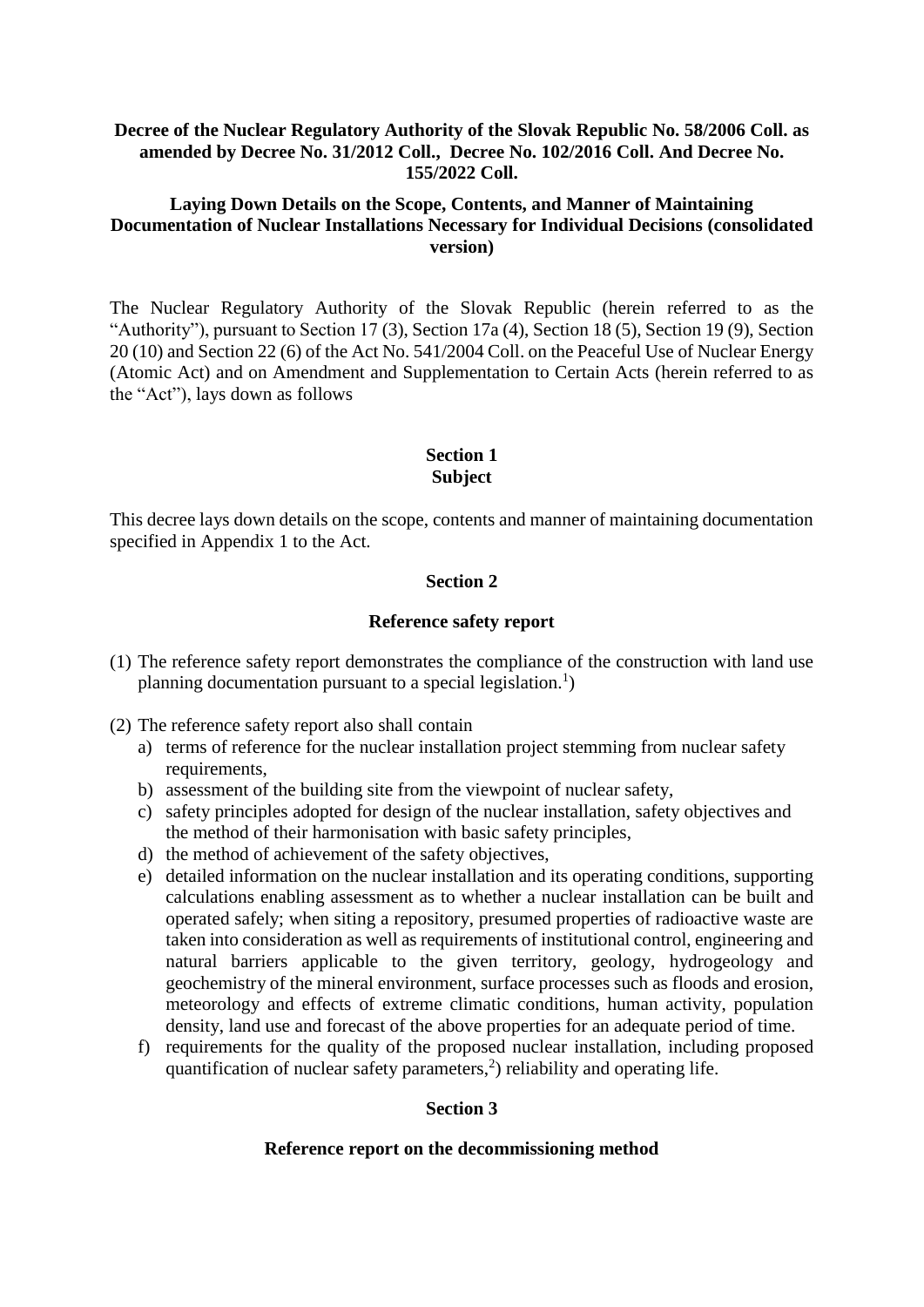A reference report on the decommissioning method shall specify the expected state after the end of operation of the nuclear installation, and contain

a) the proposed method of decommissioning in line with fundamental safety principles,

b) a consideration of the requirements for decommissioning in the nuclear installation design, c) a preliminary description of the basic decommissioning activities in relation to the proposed nuclear installation,

d) an estimate of the quantity of radioactive waste from decommissioning in individual categories, including an estimate of the quantity of materials that satisfy the requirements for introduction into the environment, and an estimate of the quantity of conventional and hazardous waste from decommissioning,

e) an estimate of the funds necessary for the decommissioning of the nuclear installation and management of radioactive waste from decommissioning.

### **Section 4**

### **Project plan for physical and technical solution for a nuclear installation at the level of a reference design**

The project plan for physical and technical solution of a nuclear installation at the level of a reference design shall contain

a) characteristics of siting the nuclear installation from the seismic, geological, hydrological and meteorological viewpoints, project criteria for siting, justification for their selection and assessment of their fulfilment,

b) assessment of nuclear installation siting for the envisaged number and maximum capacity of installations and determination of possible interaction with the surroundings reflecting the requirements laid down in special legislation, $4$ )

c) requirements for capacities of a nuclear installation to perform safety functions upon the influence of natural phenomena according to characteristics specified under item a), that were historically documented for the site and the surrounding area with a sufficient margin for the limited accuracy, completeness, amount and time period in which the historic data are obtained.

# **Section 5**

# **Reference report on the method of handling radioactive waste and spent nuclear fuel**

(1) The reference report on the method of handling radioactive waste and spent nuclear fuel contains a description of the activities in handling radioactive waste at a nuclear installation that demonstrates compliance with the nuclear safety requirements in handling pursuant to a special legislation.<sup>5</sup>)

(2) The reference report on the method of handling radioactive waste and spent nuclear fuel covers all activities up to depositing radioactive waste or spent nuclear fuel or up to storage thereof in the event that they do not satisfy the conditions for acceptability for a surface repository. 5 )

(3) The documentation pursuant to paragraphs 1 and 2 is submitted provided that formation of radioactive waste is envisaged at the nuclear installation as a by-product of commissioning of the nuclear installation and operation of the nuclear installation and provided that, according to the design, the nuclear installation is unable to modify such radioactive waste into a form suitable for depositing.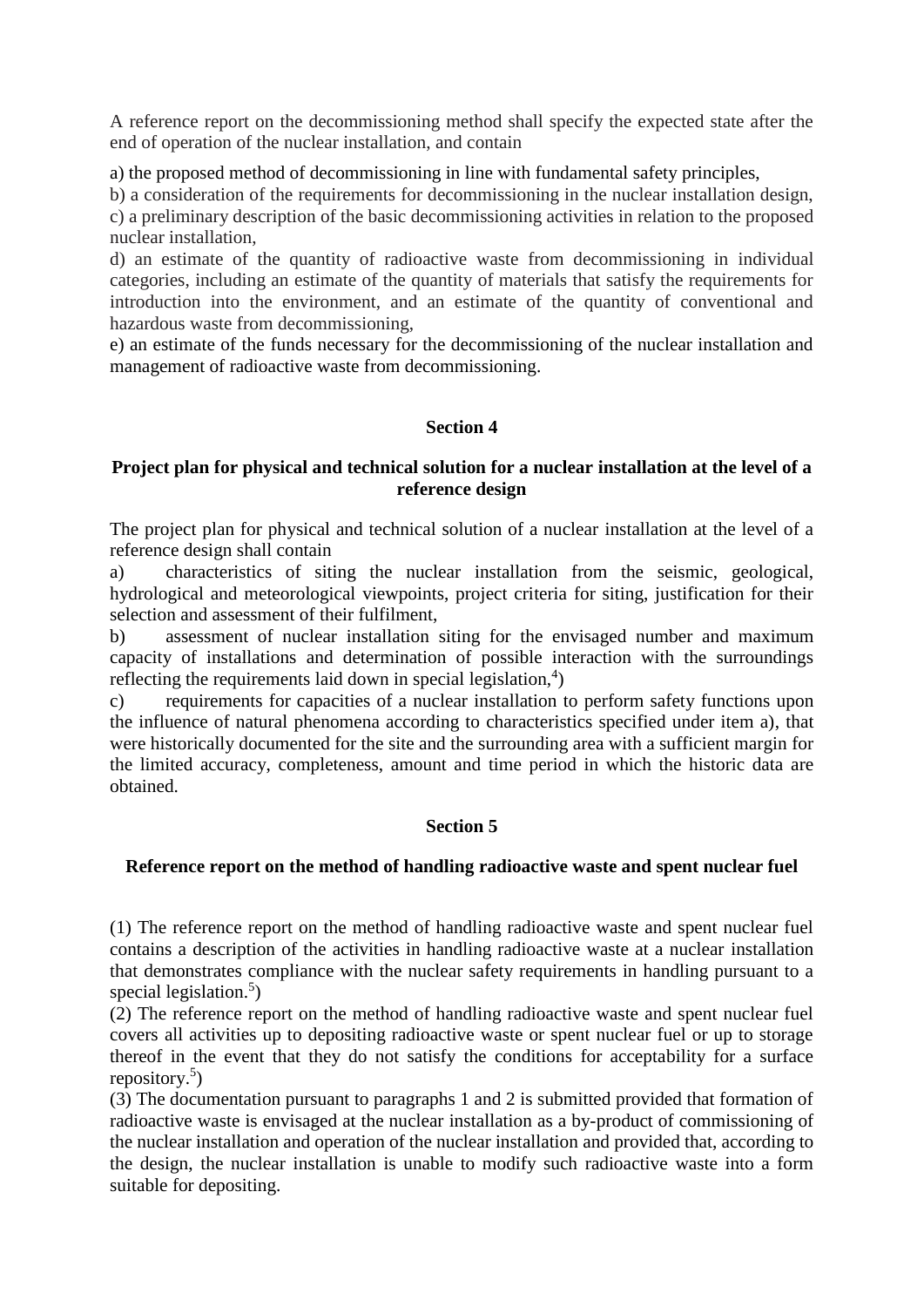### **Section 6**

### **Layout of nuclear installation boundaries**

The layout of nuclear installation boundaries is determined for each nuclear installation separately, taking into consideration interactions, if any, with other nuclear installation and other neighbourhoods so that it is possible to determine an interface concept between systems, constructions and components of individual nuclear installation according to the level of plan development.

# **Section 7**

### **Assessment of the nuclear installation's environmental impacts and assessment of potential influence of the environment on the nuclear installation**

(1) Assessment of the nuclear installation's environmental impact is laid down by special legislation.<sup>6</sup>)

(2) Assessment of the potential influence of the environment on the nuclear installation is within the scope of requirements laid down in Section 4 (b) and (c).

# **Section 8**

### **Preliminary safety report**

The preliminary safety report shall contain

- a) analytical and experimental evidence that the nuclear safety requirements determined by the reference safety report have been complied with in the project design documentation,
- b) requirements for the quality of the nuclear installation being designed, including proposed quantification of nuclear safety parameters, 2 ) reliability and operational lifetime,
- c) a preliminary schedule of inspections of classified equipments,
- d) specification of information given in the reference safety report and justification of deviations from the original design of the nuclear installation,
- e) for nuclear installations with nuclear reactors, draft methodology for probability assessment of safety and its justification, including preliminary assessment results,
- f) a general preliminary assessment of nuclear installation design safety verified by an independent organisation.

### **Section 9**

### **Preliminary plan for handling radioactive waste and spent nuclear fuel, including their transport**

(1) A preliminary plan for the management of radioactive waste and spent nuclear fuel, including their transport, shall be a reference report, elaborated in more detail, on the means of management of radioactive waste and spent nuclear fuel.

(2) A preliminary plan for the management of radioactive waste and spent nuclear fuel, including their transport, shall contain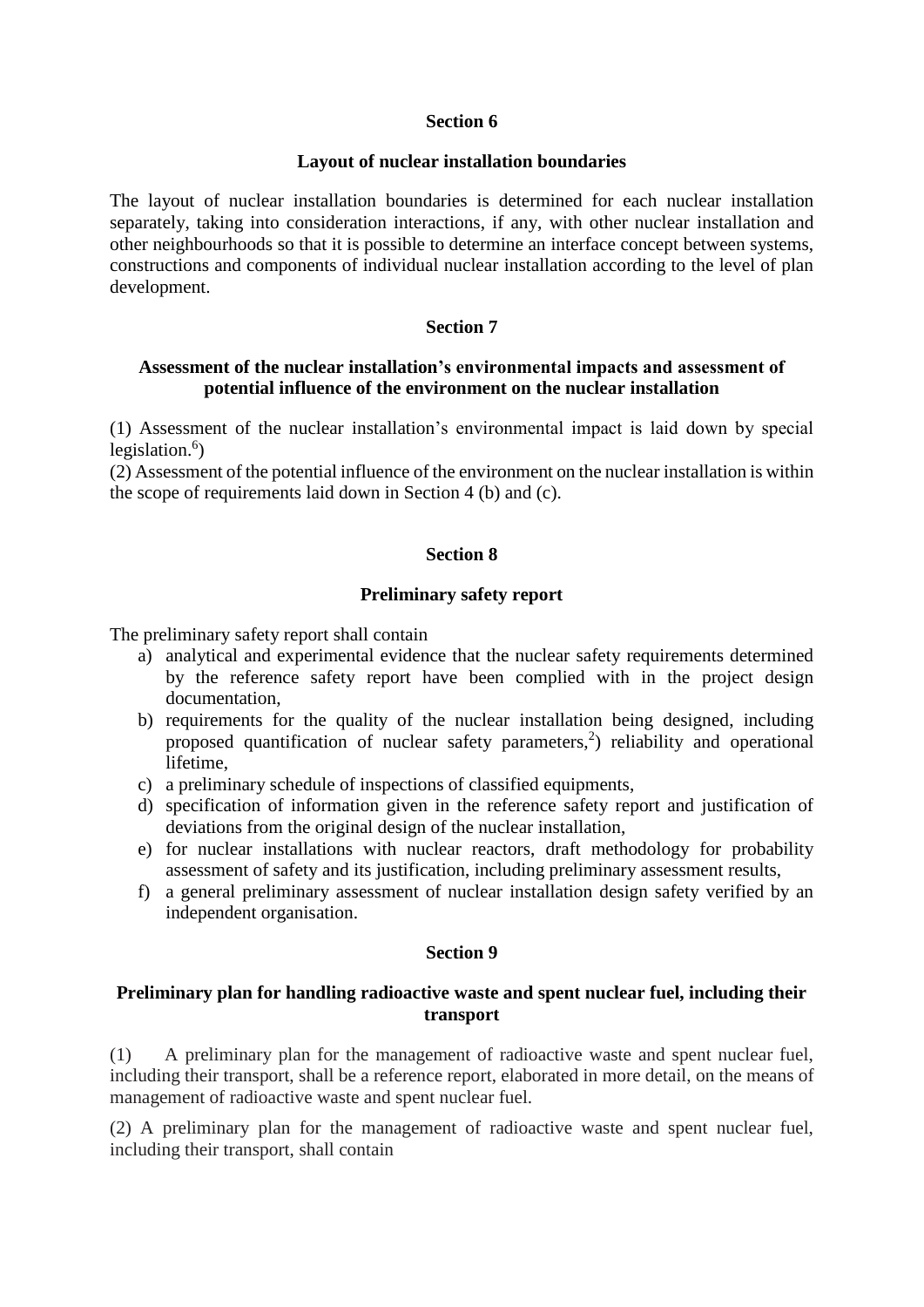a) an estimate of the total inventory of radioactive waste and spent nuclear fuel that will be generated in the nuclear installation,

b) a plan for a system of collecting and sorting radioactive waste based on its further management,

c) a plan for the management of radioactive waste and spent nuclear fuel and their transport, with definitions of the activities to be carried out in the nuclear installation and the activities to be carried out at other permit holders, and an identification of such permit holders,

d) a description of the technologies to be used in the management of radioactive waste and spent nuclear fuel in the nuclear installation and an identification of the transport facilities for the individual types of radioactive waste.

(3) The plan referred to in Paragraph 2 (c) shall include all activities up to the disposal of radioactive waste and spent nuclear fuel, or up to their storage if they do not satisfy the requirements for acceptance into a repository.<sup>5</sup>)

(4) The preliminary plan for the management of radioactive waste and spent nuclear fuel, including their transport, referred to in Paragraph 2 shall be submitted if radioactive waste is generated in the nuclear installation as a by-product of its entry into service or of its operation and the nuclear installation cannot process the radioactive waste into a packaged form suitable for disposal, and if spent nuclear fuel is generated in the nuclear installation

### **Section 10**

### **Preliminary concept plan of decommissioning**

(1) A preliminary conceptual plan for decommissioning shall be based on the reference report on the decommissioning method referred to in Section 3, shall specify the expected state after the end of operation, and shall contain at least two alternative technical plans for decommissioning, a comparison between them and a substantiated recommendation in favour of one of them.

(2) The alternative technical plans for decommissioning referred to in paragraph (1) shall take into consideration the alternatives of deferred dismantling and immediate dismantling; the recommended alternative must conform to the national policy for the management of spent nuclear fuel and radioactive waste. $6a$ )

(3) A preliminary conceptual plan for decommissioning shall contain

a) a description of the location, structures and technological systems of the nuclear installation, including their expected radiological state, which shall be a summary of the results of a radiological survey of the nuclear installation with data on the contamination of structural surfaces, technological systems and equipment, surface and subsurface soil, and surface water and groundwater,

b) a description of alternative technical plans for decommissioning with the clearly-defined state of the nuclear installation at the end of decommissioning, a preliminary timetable for the evaluated alternatives, the expected date of decommissioning, the criteria used for the selection of the recommended alternative, an analysis of the interactions of the decommissioned nuclear installation with other affected nuclear installations,

c) the principles of organisation and access to the management of the decommissioning project, taking into account the requirements of legislation of general application and conditions of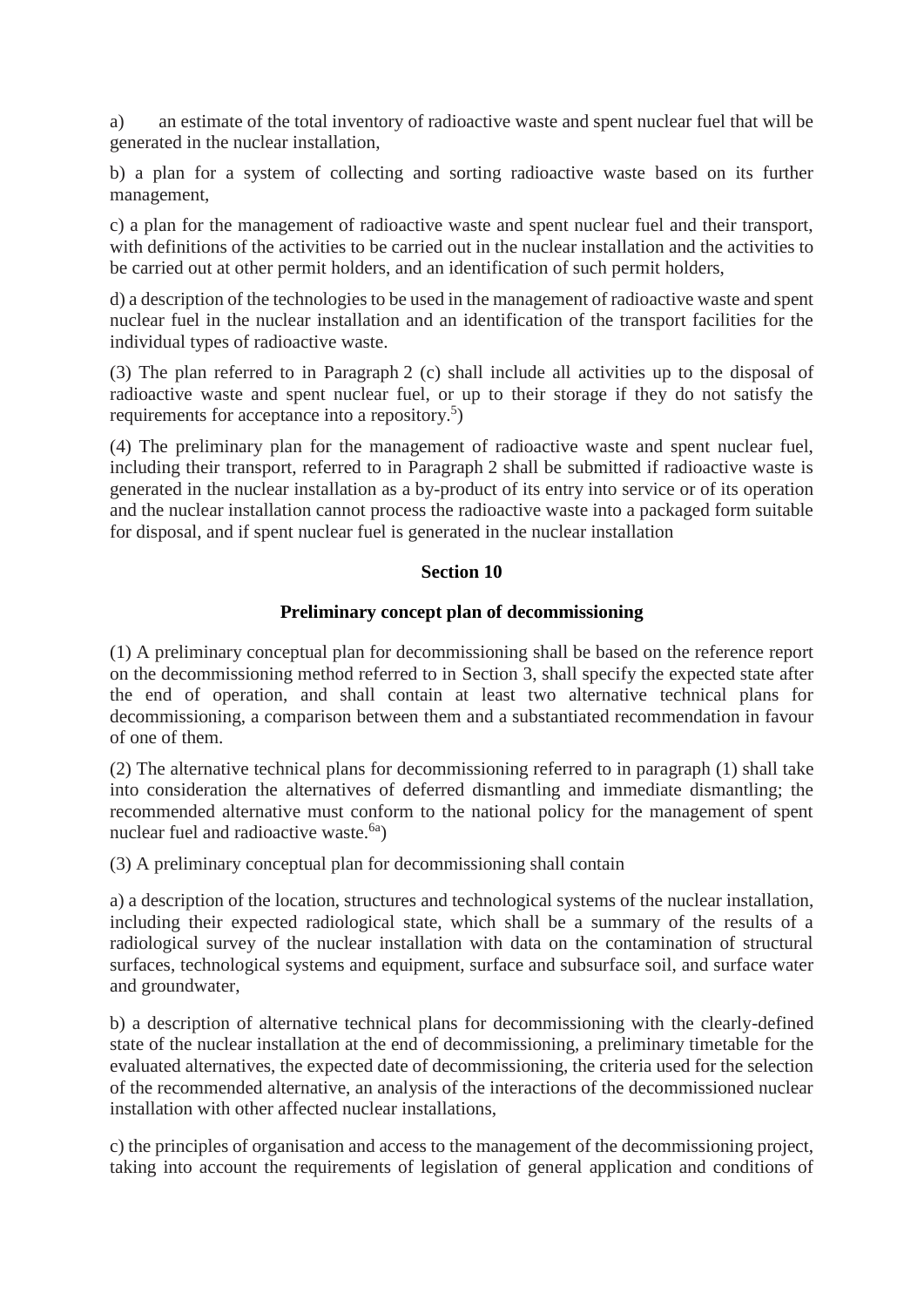permit or consent issued by the Authority, the specific characteristics of the individual alternatives for decommissioning, and the proposed system for the collection, sorting and storage of data on the operation of the nuclear installation that are important for decommissioning, including radiological data relating to the grounds and vicinity of the nuclear installation prior to the construction of the nuclear installation,

d) a description of the decommissioning activities, specifying decontamination and dismantling procedures for technological systems and equipment, and decontamination and demolition procedures for structures,

e) the principles of monitoring and maintenance of structures and technological systems, identification of equipment and systems that require supervision and maintenance, and a preliminary timetable for monitoring and maintenance during decommissioning,

f) the expected inventory of radioactive waste from decommissioning, the expected quantity of conventional waste from decommissioning, with a specification of the proportion of other hazardous substances contained in the waste, the expected quantity of materials that satisfy the requirements for introduction into the environment, an identification of waste flows, and a description of the transport and management of radioactive waste from decommissioning, including capacity requirements for radioactive waste management facilities,

g) an identification and evaluation of the radiological and non-radiological risks during decommissioning, and proposed preventive measures,

h) proposed principles for the evaluation of the environmental impact of the alternatives for decommissioning under consideration, including a proposal for the monitoring and management of discharges during decommissioning,

i) proposed measures and methods to ensure radiation protection, fire protection<sup>6b</sup>) and occupational health and safety<sup>6c</sup>) during decommissioning,

j) proposed principles of a quality management system for decommissioning, proposed qualifications for decommissioning facilities, proposed means of making use of experience gained from decommissioning, $4$ )

k) proposed principles of an emergency plan during decommissioning,

l) proposed principles of ensuring physical protection during decommissioning,  $^{6e}$ )

m) an estimate of the costs of decommissioning and managing radioactive waste from decommissioning.

# **Section 11**

### **Quality system documentation and requirements for nuclear installation quality and their assessment**

Assessment of nuclear installation quality requirements constitutes documenting compliance with requirements pursuant to Section 2 (f); failure to comply with any requirement shall be justified and demonstrated by safety analyses verified by an independent organisation.

# **Section 12**

### **Preliminary limits and conditions of safe operation**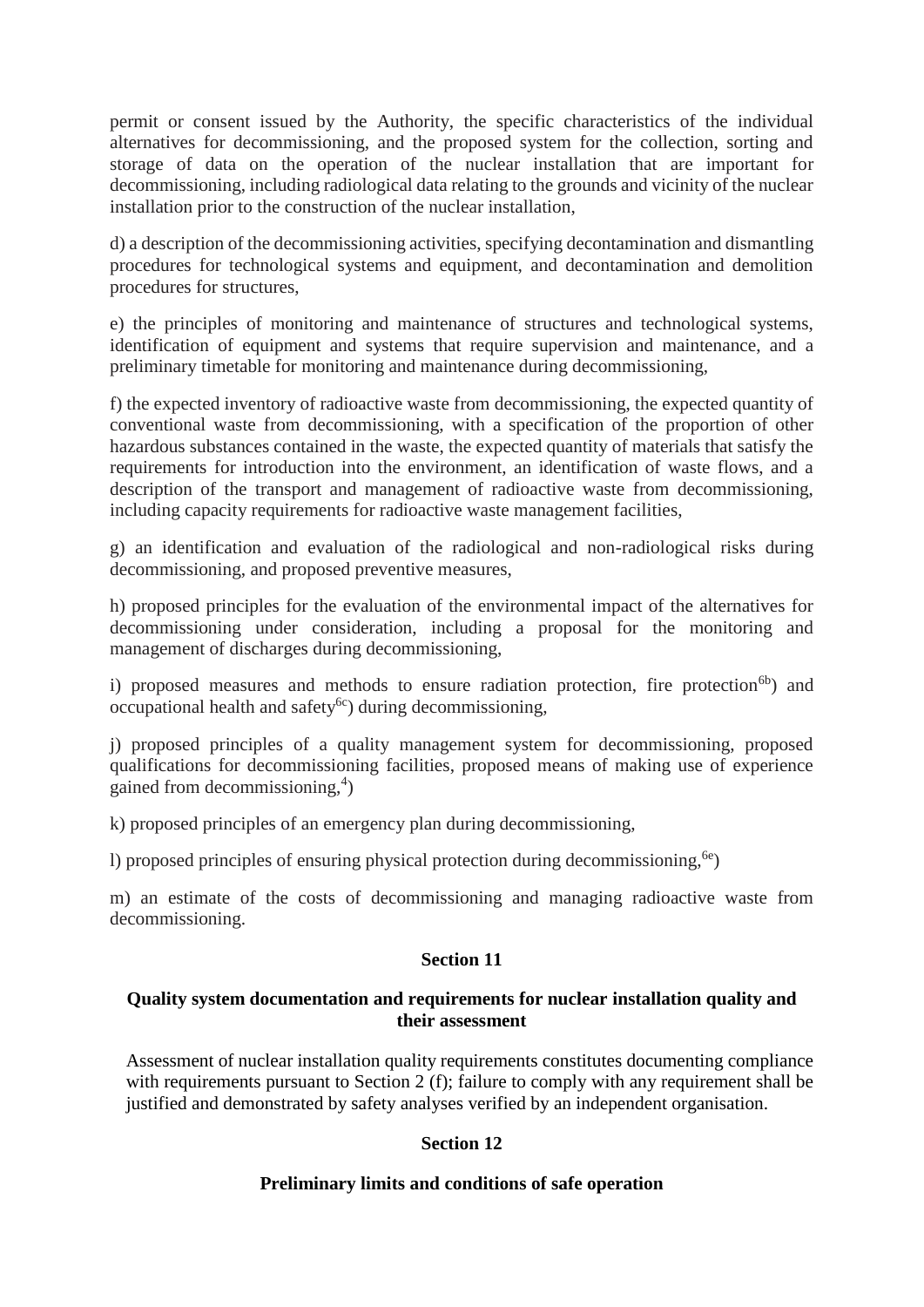(1) The preliminary limits and conditions of safe operation shall contain

a) safety limits with their justification,

b) values of protective safety system settings following from preliminary safety analyses or other preliminary calculations with their justification,

c) a list of envisaged modes of the nuclear installation's operation

d) the structure of limits and conditions,

e) a justification for classification of systems and components and their parameters.

(2) The preliminary limits and conditions of safe operation must reflect data of the report pursuant to Section 8 and design documentation of the nuclear installation.

# **Section 13**

# **Preliminary schedule of inspections of the nuclear installation before its operation**

The preliminary schedule of inspections of the nuclear installation before its operation shall contain

- a) a list of inspected installations and their checkpoints
- b) the scope and type of inspections at the checkpoints,
- c) deadlines for performance of inspections, taking into consideration the stage of nuclear installation commissioning,
- d) criteria for inspection evaluation,
- e) success criteria,
- f) conditions for qualification of non-destructive testing systems,
- g) conditions for qualification of control personnel and for instrumentation,
- h) organisational provisions for the inspections,
- i) conditions for documenting and storing inspection results.

# **Section 14**

# **Limits and conditions of safe operation**

(1) Limits and conditions of safe operation are determined for

- a) devices designated for checking the status of safety barriers,
- b) parameters monitoring the condition of safety barriers,

c) technical devices, the failure of which establishes initiation conditions for occurrence of an incident or accident,

d) parameters whose value change establishes initiation conditions for occurrence of incidents or accidents,

- e) devices designated for mitigation of project accident consequences.
- f) the minimum number of employees per shift and their job positions

(2) Limits and conditions of safe operation are structured into:

a) a set of requirements for threshold values and conditions of safe operation (herein referred to as the "set of requirements"),

b) a set of justifications for limits and conditions.

(3) The set of requirements shall contain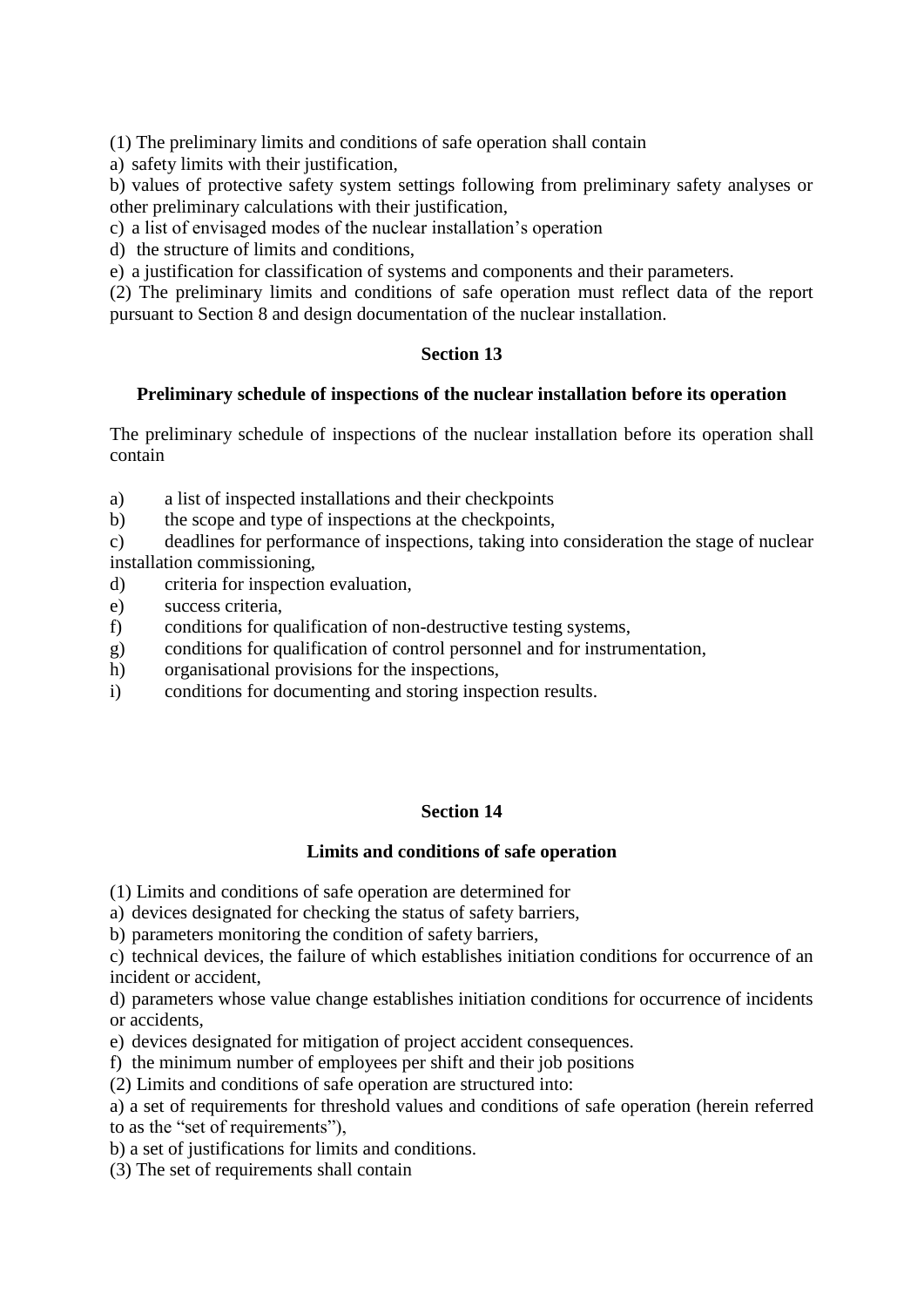a) rules for use of limits and conditions,

b) definitions of notions used,

c) definitions of operating modes,

d) a description of limits and conditions, including

1. their objective,

2. their wording,

3. operating modes,

- 4. settings of protective systems,
- 5. activities in the event of failure to comply with limits and conditions,
- 6. requirements for their inspection,

e) safety limits,

f) rules of administrative operation control.

(4) The safety limits are cut-off values of technological process parameters, within which the nuclear safety of a nuclear installation was demonstrated and which must not be exceeded.

(5) The values of safety limits are specified using a conservative approach, considering uncertainties stemming from safety analyses performed.

(6) A reasonable separation must be maintained between operating limits and safety system setting in order to prevent safety systems from being activated too frequently

(7) The set of justifications for limits and conditions of safe operation shall contain

a) justification of the objectives and the method of their achievement,

b) the reason for and duration of activities,

c) the reason for and periodicity of inspections,

d) sources used

### **Section 15**

## **Schedules for testing classified equipment**

Schedules for testing shall contain

- a) a description of the equipment,
- b) the objective and methodology,
- c) initial conditions,
- d) the initial equipment condition,
- e) the test procedure,
- f) success criteria and the methodology of result assessment,
- g) the final equipment condition,
- h) the method and deadline for test assessment,
- i) appointment of a person responsible for performing and assessing the test,
- j) measures to ensure the safety of technical installations pursuant to special legislation,<sup>7</sup>)
- k) qualification of personnel for performance of the test pursuant to special legislation,<sup>7</sup>)
- l) designation of media and energies necessary for performance of the test,
- m) documentation of temporary modifications of the equipment,

n) a list of appliances, list of measurements, list of protections and blocks, list of automatics and controllers, and diagrams of the installation tested,

o) specimens of test result logs.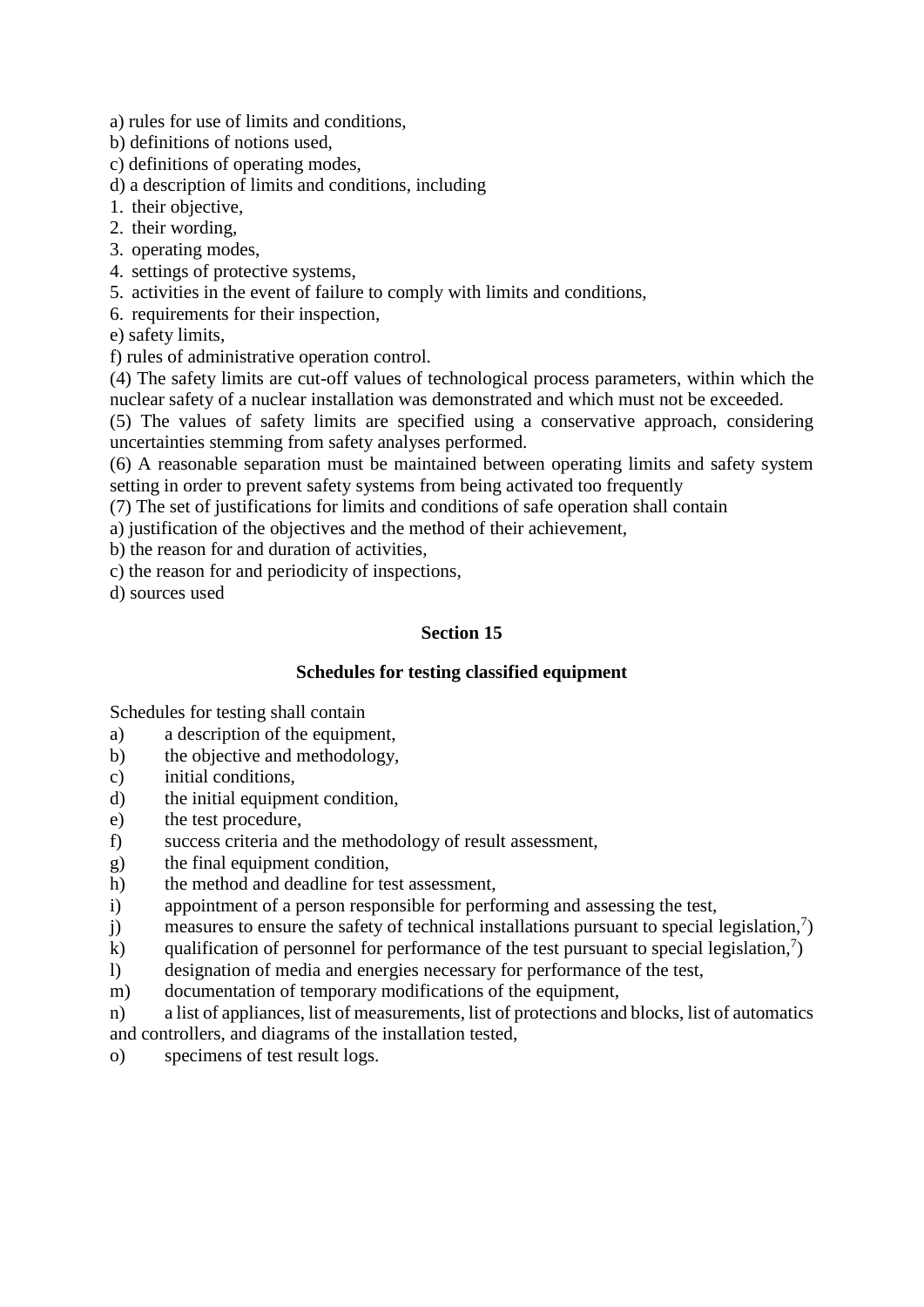# **Section 16**

# **Schedule of operating inspections of classified equipment**

The schedule of operating inspections of selected facilities adjusted pursuant to special legislation<sup>7</sup>) and on the basis of inspections pursuant to Section 13 shall contain

- a) a list of checked equipment and their checkpoints,
- b) the scope and type of checks at the checkpoints,
- c) the periodicity of inspections performed,
- d) criteria for inspection evaluation,
- e) success criteria,
- f) requirements for qualification of control personnel and for instrumentation,
- g) requirements for qualification of non-destructive testing systems,
- h) a long-term and short-term schedule of inspections,
- i) conditions for documenting and storing inspection results,

j) provisions for compliance of the scope of inspections with conditions given in quality assurance programmes and with limits and conditions,

k) conditions of operation during the inspections,

l) requirements for performance of inspections using methods and instruments with equal or higher accuracy and indication detection sensitivity than appropriate for indications admissible in production and pre-operational checks of classified equipment,

m) for components of safety classes one and two, requirements for performance of inspections at points of indications identified in production or during assembly left without repair, or at points where the indications detected were adjusted,

- n) reflecting experience obtained in previous operating inspections,
- o) organisational provisions for the inspections.

# **Section 17**

### **Quality system documentation and requirements for nuclear installation quality and their assessment**

(1) Assessment of the quality system documentation constitutes performance and documentation of a final audit of phased programmes for design and construction.

(2) Assessment of the nuclear installation's quality requirements constitutes documenting compliance with requirements pursuant to Section 8 (b); failure to comply with any requirement shall be justified and demonstrated by safety analyses verified by an independent organisation.

# **Section 18**

# **Operating regulations**

(1) The applicant shall submit to the Authority a list of operating regulations important with respect to nuclear safety, and this list shall contain operating regulations providing for

a) conditions of safe operation,

b) technical characteristics and conditions of operation of emergency systems,

c) procedures for resolution of emergency situations that include design basis and beyond design basis accidents

d) instruction manuals for managing serious accidents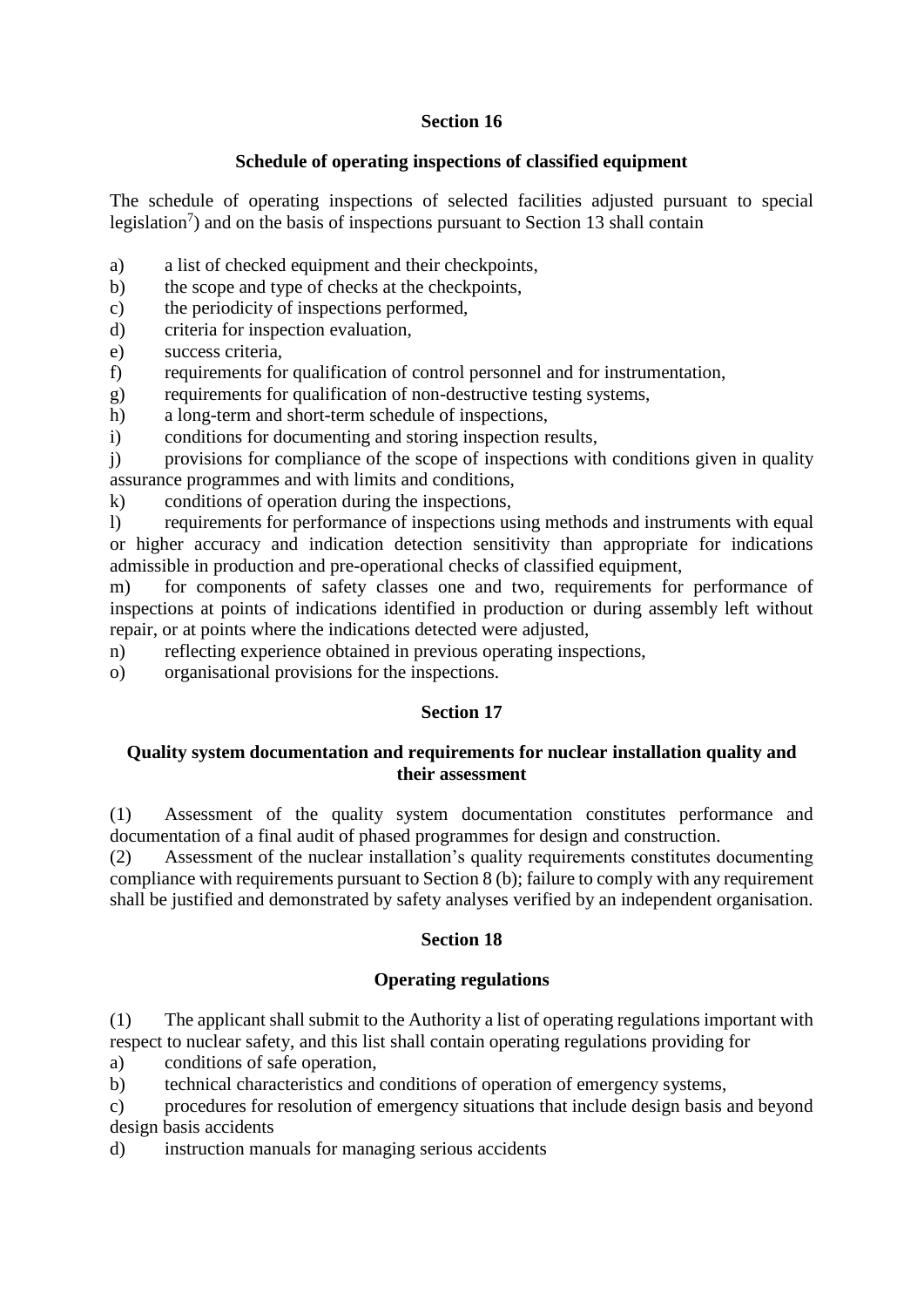(2) Based on the list pursuant to paragraph 1, the Authority shall determine the operating regulations necessary for a written application depending on the type of nuclear installation.

## **Section 19**

# **Pre-operational safety report**

(1) A pre-operational safety report is an adjusted report pursuant to Section 8, focusing on

a) introduction of changes to the original design with proof that its safety has been preserved,

b) additional calculations and measurements stemming from the requirements of the preliminary safety report,

c) requirements for nuclear installation management from the viewpoint of nuclear safety, particularly during commissioning, operation, incident resolution, installation maintenance, and fuel replacement,

d) operating documentation requirements,

e) means by which are nuclear materials tracked, checked and physically protected.

(2) A pre-operational safety report pursuant to Section 1 contains

a) the subject and scope of its individual parts,

b) the general characteristics of the nuclear installation and of its design, including the demonstration of how safety is ensured,

c) a description of the site, layout of main facilities and normal operation,

d) identification of generally applicable legislation, norms and standards used,

e) a description of important organisational aspects of the nuclear installation's operations and safety management,

f) quality requirements for the nuclear installation being built, listing quantification of parameters achieved for nuclear safety<sup>2</sup>), reliability and operation lifetime,

g) assessment of the site from the perspective of nuclear safety,

h) nuclear installation design aspects that outline the design's overall safety concept and approach to ensuring basic safety objectives,

i) a detailed description of safety functions of all safety systems, structures, systems and components influencing nuclear safety, and their comparison with the design, and a description of their design basis and activities in all operating modes and states, including shutdown and emergency conditions,

j) safety analyses verified by an independent person, assessing the nuclear installation's response to postulated initiation events and accident under the conditions of an extended design without serious damage to nuclear fuel, considering acceptability criteria and radioactive substance release limits, as well as the response of the nuclear installation to accidents under the conditions of an extended design with serious damage to nuclear fuel,

k) the procedure for commissioning of the nuclear installation,

l) operating rules, which include a description of procedures for addressing incidents and instruction manuals for managing serious accidents, measures for regular maintenance, inspection and testing, qualification and training of employees, operating experience feedback programmes and the aging management programme,

m) limits and conditions for safe operation and proposed limits and requirements for safe decommissioning,

n) a description of policy, strategy, methods and measures to ensure radiation protection,

o) a description of emergency preparedness and emergency response planning, a description of contacts and coordination with other organisations participating in emergency response,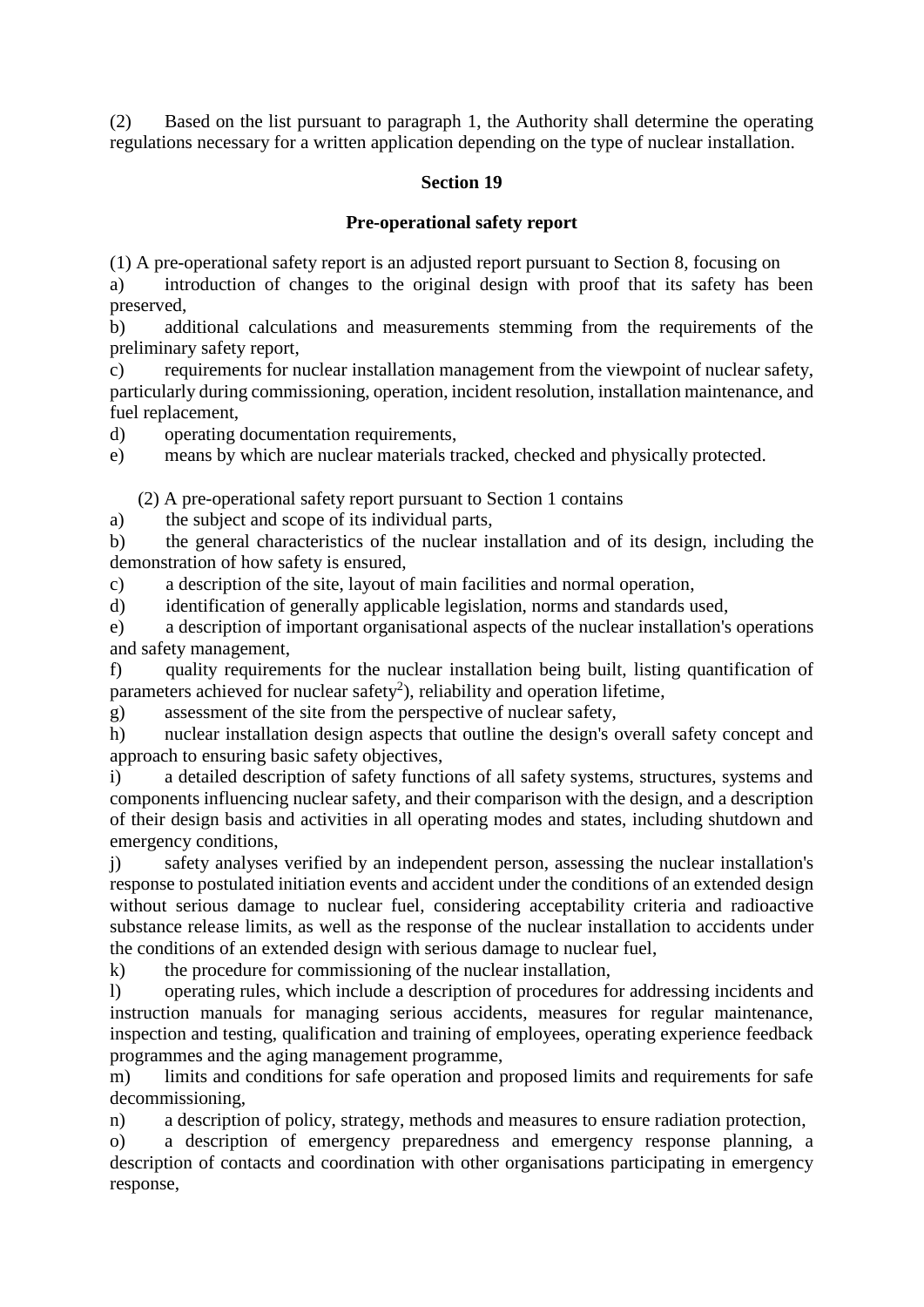p) an analysis of the nuclear installation's environmental impact,

q) a description how radioactive waste is handled at the nuclear installation,

r) the procedure for decommissioning the nuclear installation, and a description of how important aspects of the nuclear installation's decommissioning and final shutdown will be considered during its operation.

(3) The pre-operational safety report is used as a starting point for the continuous promotion of safe operation and for the assessment of the safety impact of changes to a nuclear installation or operational activities.

(4) For the contents of the nuclear installation's pre-operational safety report pursuant to Section 2 (f) (2) to (5) of the Act, the provisions of paragraphs 2 and 3 shall be used where appropriate.

# **Section 20**

# **Probability safety assessment**

(1) A Level 1 probabilistic safety assessment represents an assessment of the risk of nuclear fuel damage in the nuclear installation, and a Level 2 assessment represents an assessment of the risk of release of radioactive substances into the nuclear installation's surroundings. A probabilistic safety assessment is elaborated for all operating modes, significant initiation events and risks, including internal fires and floods. Extreme climactic conditions and earthquakes are taken into consideration.

(2) The probabilistic safety assessment is based on realistic modelling of nuclear installation response. It uses data important for the nuclear installation's design and considers constant control room staffing to the extent specified by operating procedures.

(3) The probabilistic safety assessment is performed, documented and maintained in accordance with the requirements of the permit holder's quality management system.

(4) The probabilistic safety assessment is performed using up-to-date tested methods, considering international experience.

(5) A Level 1 probabilistic safety assessment shall contain

- a) the purpose and scope of the assessment,
- b) a description of the methodology used, the assessment procedure and quality assurance,

c) adequate information on the nuclear installation being modelled, and documentation of assumptions made, criteria and assessment limitations,

d) a list, categorisation and frequencies of initiation events,

e) event trees, accident chain analysis and success criteria,

- f) data analysis
- g) systems analysis and fault trees,
- h) analysis of internal and external events,

i) a human factor reliability analysis, considering factors that can influence the actions of qualified staff in all operating modes,

- j) analysis of important dependencies,
- k) a summary of assessment results and their description, listing the main contributors to fuel damage risk and important fault combinations leading to nuclear fuel damage,
- l) an analysis of uncertainty, significance and sensitivity of results,
- m) possibilities for increasing the nuclear installation's safety.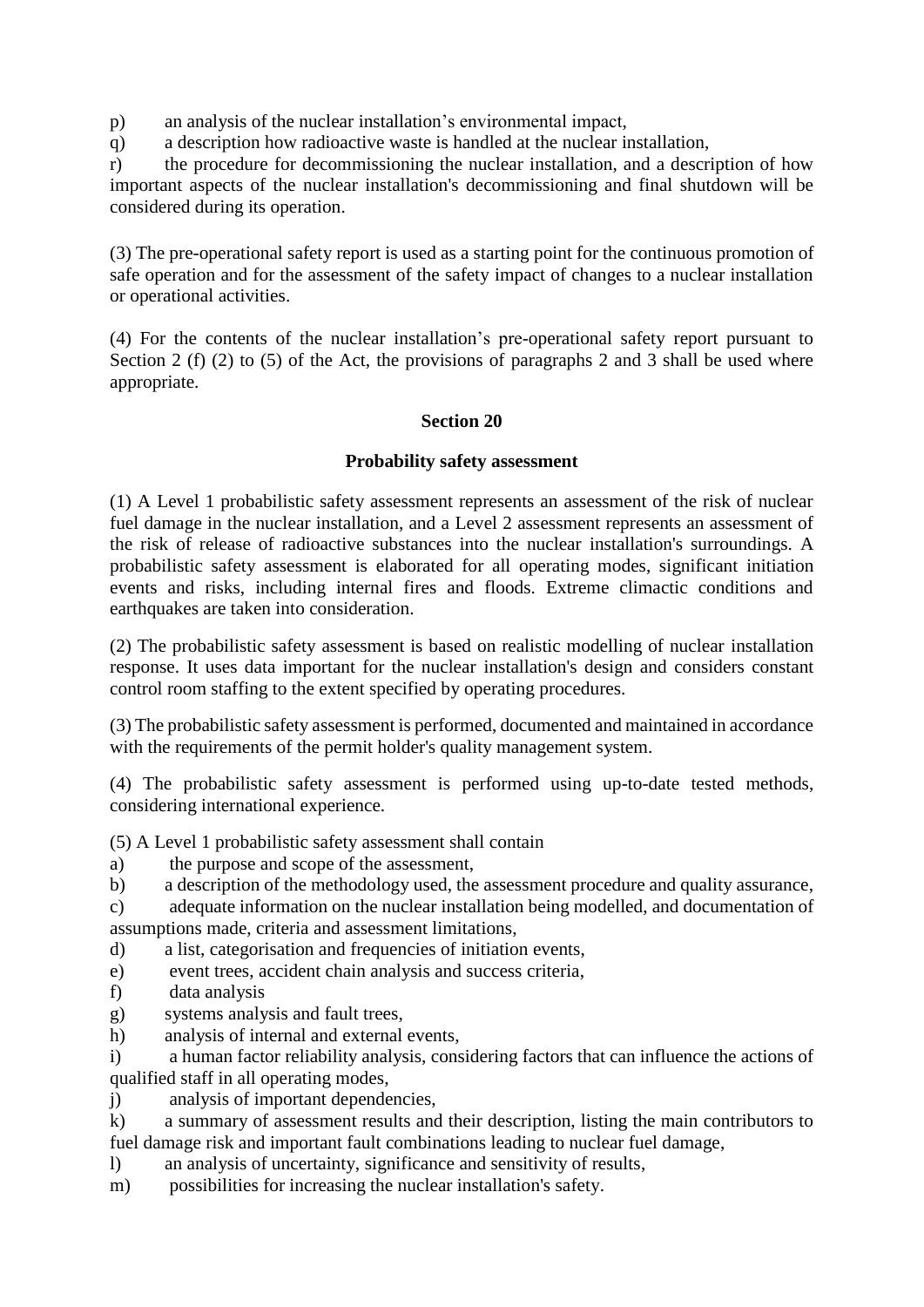(6) A Level 2 probabilistic safety assessment shall contain

a) the purpose and scope of the assessment,

b) a description of the methodology used, the assessment procedure and quality assurance,

c) adequate information on the nuclear installation being modelled, and documentation of assumptions made, criteria and assessment limitations,

d) the interface between a Level 1 and Level 2 safety assessment, including nuclear installation damage conditions,

e) analyses of the course of accidents featuring release of radioactive substances,

f) event trees, accident chain analysis and success criteria,

g) for a nuclear installation with a nuclear reactor, a structural analysis of the nuclear reactor's containment,

h) characteristics of the source element, and determination of the amount and frequency of release of radioactive substances that may escape to the nuclear installation's surroundings,

i) an assessment of the effectiveness of the severe accident management strategy,

j) a summary of assessment results, including the main contributors to the risk of release of radioactive substances into the nuclear installation's surroundings, and significant fault combinations leading to the release of radioactive substances into the nuclear installation's surroundings,

k) an analysis of significance and sensitivity of results, and to a reasonable degree, an uncertainty analysis,

l) possibilities for increasing the nuclear installation's safety.

### **Section 21**

## **Radioactive waste and spent nuclear fuel management plan, including their transport**

(1) A plan for the management of radioactive waste and spent nuclear fuel, including their transport, shall be the preliminary plan, elaborated in more detail, for the management of radioactive waste and spent nuclear fuel, including their transport, pursuant to Section 9, and shall contain at least two alternative technical plans for the management of radioactive waste, a multi-criterion comparison between them, and a substantiated recommendation in favour of one of them, together with a technical plan for the management of spent nuclear fuel. In justified cases of established technical practice, the Authority may waive from the requirement for alternatives.

(2) A plan for the management of radioactive waste and spent nuclear fuel, including their transport, shall contain

a) the expected quantities and activities of radioactive waste generated in the nuclear installation throughout the whole period of its entry into service and its operation, including specifications of their type, form, radionuclide composition, physical, chemical and biological properties and other properties that could affect the safety of their management and transport,

b) a description of the system for collecting and sorting generated radioactive waste in connection with their further management,

c) the means of characterisation of radioactive waste,  $5$ )

d) a description of the operation of the facilities and technologies for the management of radioactive waste and spent nuclear fuel in the nuclear installation together with their safety analyses, and a description of how they are to be transported, including a specification of the transport equipment used,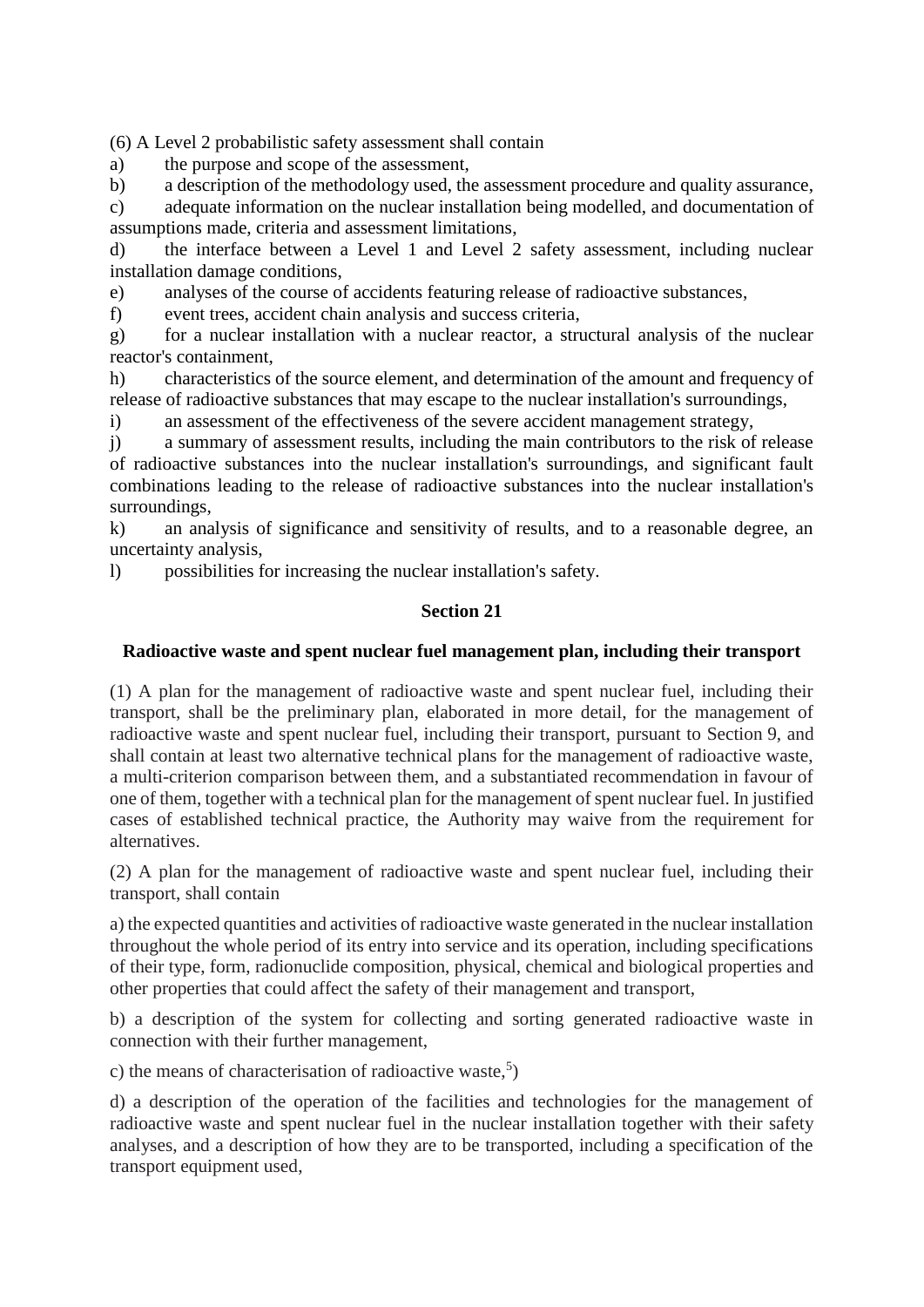e) the means of further management of radioactive waste and spent nuclear fuel and their transport outside the nuclear installation, supported by contracts with permit holders, and a definition of the responsibilities of contractual permit holders,

f) the quantity, form, activity, type and period of storage of radioactive waste in the nuclear installation,

g) the expected discharge of radioactive substances into the environment,  $^{10}$ )

h) the expected quantity of spent nuclear fuel and other properties that could affect the safety of management of spent nuclear fuel and its transport.

(3) The means referred to in Paragraph 2 (e) shall include all activities carried out after the disposal of radioactive waste and spent nuclear fuel or after their storage if they do not satisfy the requirements for acceptance for disposal in a repository.<sup>5</sup>)

(4) A plan for the management of radioactive waste and spent nuclear fuel, including their transport, shall be submitted if radioactive waste is generated in the nuclear installation as a byproduct of its entry into service or of its operation and the nuclear installation cannot process the radioactive waste into packaged form suitable for disposal, and if spent nuclear fuel is generated in the nuclear installation.

# **Section 22**

### **Conceptual plan for the decommissioning of a nuclear installation from operation**

(1) A conceptual plan for the decommissioning of a nuclear installation from operation shall be a specified preliminary conceptual plan for decommissioning as referred to in Section 10 (1) and (2), which considers the knowledge gained from the processes of the design, construction and actual completion of the nuclear installation.

(2) The authorisation holder pursuant to Section 5 (3) (b) and (c) of the Act shall update a conceptual plan for the decommissioning of a nuclear installation from operation to reflect changes in the nuclear installation or its location, technological advances, changes in legislation of general application and the national programme for the implementation of national policy, events, changes in the means of financing, and actual radiological conditions. Updating shall take particular account of changes that occurred during the operation of the nuclear installation and that have an impact on decommissioning.

(3) A conceptual plan for the decommissioning of a nuclear installation from operation shall contain

a) a description of the location, structures and technological systems of the nuclear installation after the end of operation, including their radiological state as at the date of the end of operation and an evaluation of the operational history of the nuclear installation,

b) a description of alternatives for decommissioning with a clearly-defined state of the nuclear installation at the end of decommissioning, a preliminary timetable for the evaluated alternatives, the expected date of decommissioning, the criteria used for the selection of the recommended alternative, and an analysis of the interactions of the decommissioned nuclear installation with other affected nuclear installations,

c) a description of the management of the decommissioning project, taking into account the requirements of legislation of general application and conditions of permit or consent issued by the Authority, the specific characteristics of the individual alternatives for decommissioning, including an analysis of human resources requirements, safety culture principles, requirements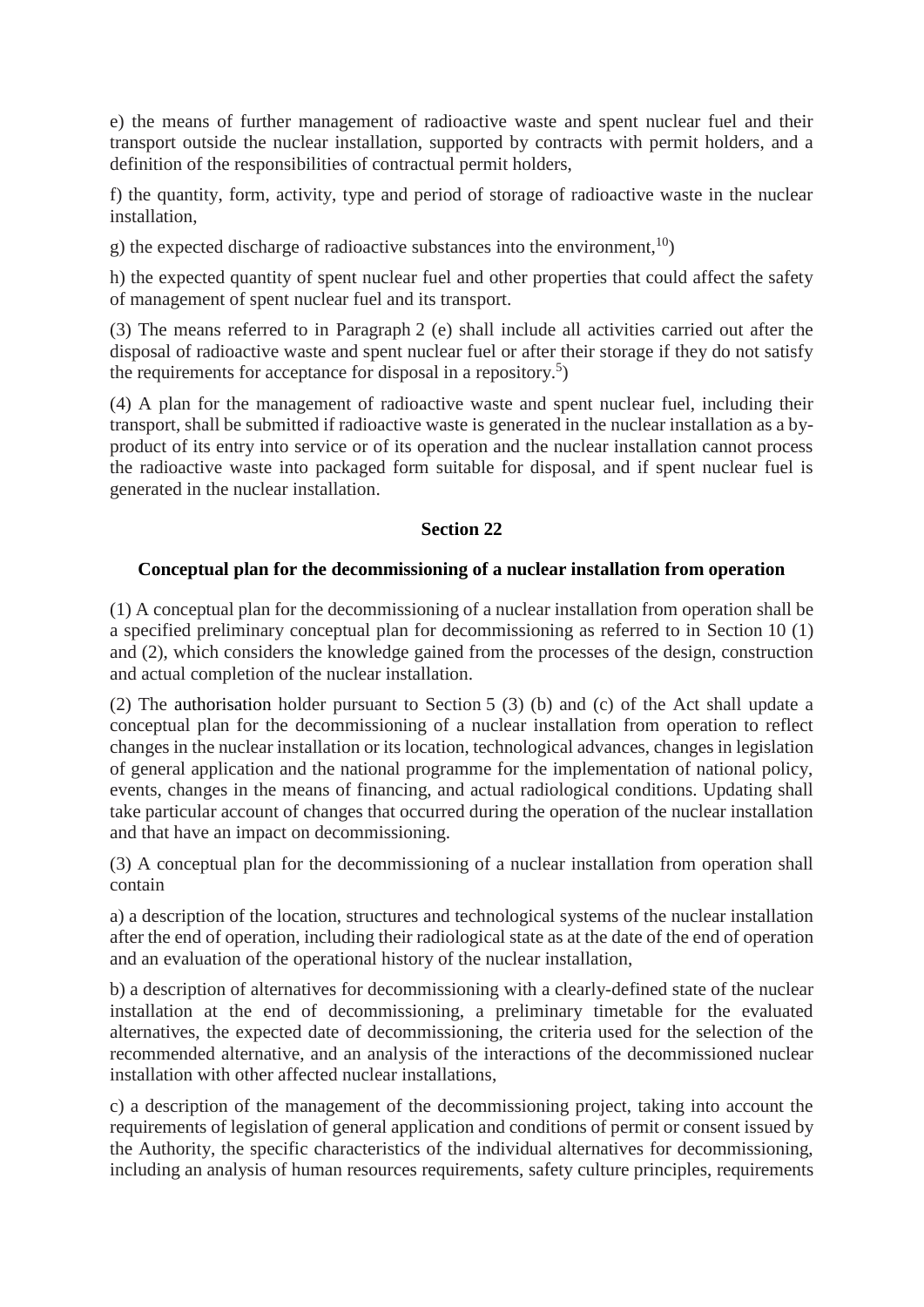for the organisational structure and definition of responsibilities for decommissioning, principles of personnel training, principles of supplier relations management, and a list and means of the storage of data on the operation of the nuclear installation that are important for decommissioning, including radiological data relating to the grounds and vicinity of the nuclear installation prior to the construction of the nuclear installation or radiological data at a location with similar properties,

d) a description of the decommissioning activities, specifying decontamination and dismantling procedures for technological systems and equipment, and decontamination and demolition procedures for structures, corrective measures and remediation of the grounds defined by the boundaries of the nuclear installation,

e) the proposed monitoring and maintenance of structures and technological systems, identification of equipment and systems that require supervision and maintenance, and a preliminary timetable for monitoring and maintenance during decommissioning,

f) the expected inventory of radioactive waste from decommissioning, the expected quantity of conventional waste from decommissioning, with a specification of the proportion of other hazardous substances contained in the waste, the expected quantity of materials that satisfy the requirements for introduction into the environment, an identification of waste flows, and a description of the transport and management of radioactive waste from decommissioning, including capacity requirements for radioactive waste management facilities and proposed additional radioactive waste management facilities,

g) safety analyses of planned activities and potential incidents during decommissioning, including identification of the relevant postulated initiating events, calculation of the potential consequences together with an evaluation of the radiological and non-radiological risks, a comparison of the results of the safety analyses with safety criteria, and proposed preventive and corrective measures,

h) principles for the evaluation of the environmental impact of the alternatives for decommissioning under consideration, including a proposal for the monitoring and management of discharges during decommissioning,

i) proposed measures and methods to ensure radiation protection, fire protection<sup>6b</sup>) and occupational health and safety<sup>6c</sup>) during decommissioning,

j) a proposal for a quality management system for decommissioning, proposed qualification of equipment for decommissioning, and a description of a system for making use of experience gained from decommissioning,<sup>4</sup>)

k) a proposal for an emergency planning during decommissioning,

l) a proposal for ensuring physical protection during decommissioning that contains information that is not subject to the requirements under a special legislation, 6e)

m) a calculation of the costs of decommissioning according to the recommended international cost structure for the decommissioning of nuclear installations, considering the decommissioning strategy.

### **Section 24**

## **Documents on the nuclear installation's readiness for commissioning, for trial operation, the report on the nuclear installation's commissioning and operation assessment, and trial operation assessment report**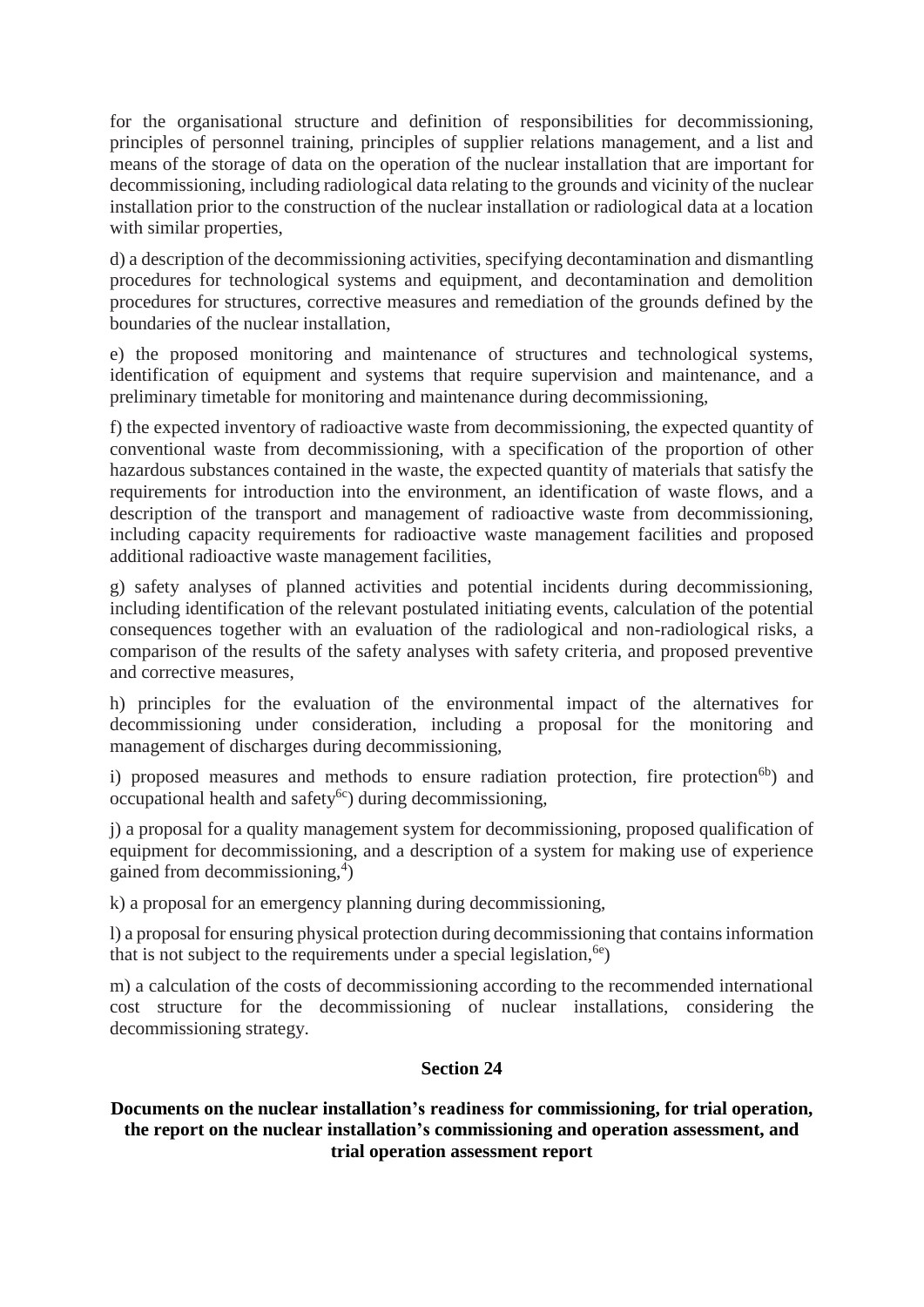(1) The documents on the nuclear installation's readiness for commissioning comprise:

- a) logs of post-assembly tests of systems, installations and building constructions,
- b) a list of unfinished works and defects,
- c) logs of previous installation testing results,
- d) a time schedule of stages and sub-stages,
- e) a document on operating documentation readiness,
- f) a final report on the nuclear installation's general readiness for commissioning.

(2) The report on the nuclear installation's commissioning assessment consists of assessments of each stage, which shall contain

a) a list of objectives for the nuclear installation's commissioning in accordance with nuclear safety requirements,

b) a comparison of the actual development of the stage with the envisaged time schedule,

c) an assessment of the results of fulfilment of objectives achieved during performance of the respective stage, including proposals for measures resulting from test results,

d) a list and results of assessment of the nuclear installation's events during the tests,

e) a list of modifications at the nuclear installation performed during the respective stage,

f) a list and assessment of compliance with the conditions of supervisory authorities.

(3) The report on trial operation assessment shall contain

a) a list of objectives for the nuclear installation's trial operation in accordance with nuclear safety requirements,

b) a comparison of the actual development of the stage with the envisaged time schedule,

c) an assessment of the results of fulfilment of objectives achieved during the trial operation and proposals for measures resulting from test results,

d) a list and results of assessment of the events on nuclear installation during the trial operation,

e) a list of modifications at the nuclear installation performed during the trial operation,

f) a list and assessment of compliance with the conditions of supervisory authorities.

# **Section 25**

# **Limits and conditions of safe decommissioning**

The form of limits and conditions of safe decommissioning and proposed limits and conditions for safe decommissioning, the processing procedure and contents are governed, where appropriate pursuant to Section 14.

# **Section 26**

### **Decommissioning stage plan**

(1) A decommissioning stage plan shall be based on the conceptual plan for the decommissioning of a nuclear installation from operation pursuant to Section 22, and provide a detailed description of the selected decommissioning alternative for the decommissioning stage.

(2) A decommissioning stage plan shall contain

a) a description of the location, structures and technological systems of the nuclear installation after the end of operation, including their radiological characterisation performed primarily using measurements, calculations and, in justified cases, expert estimate, the potential environmental burdens and risks, a definition of the boundaries of the structures and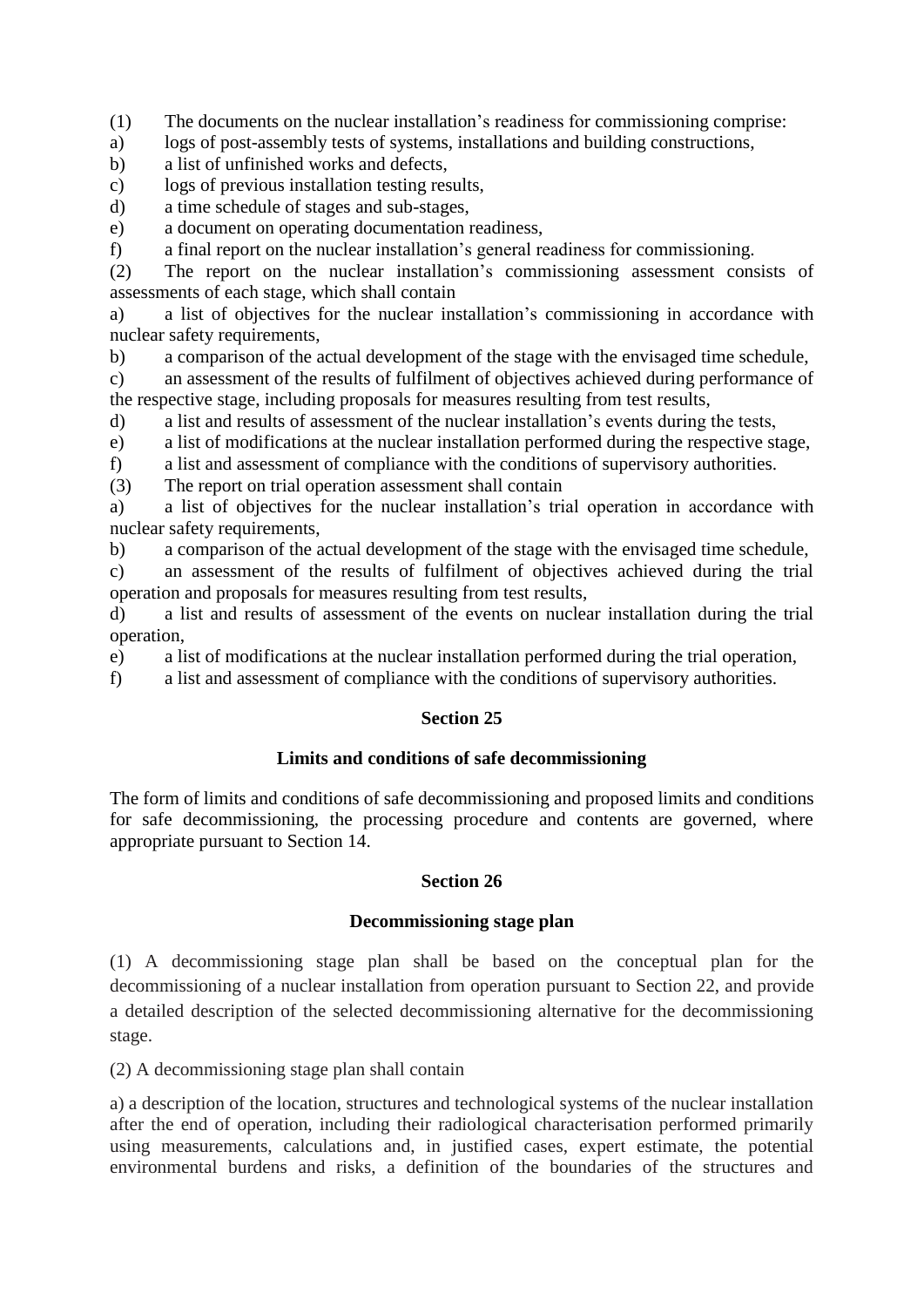technological system at mains network level, and a description of the history of operation of the nuclear installation, stating the reason for the end of its operation,

b) the initial and final state of the nuclear installation at the particular stage concerned, a timetable for the decommissioning stage, an analysis of the interactions of the nuclear installation with other affected nuclear installations at the decommissioning stage,

c) a description of the management of the decommissioning stage, taking into account the requirements of legislation of general application and conditions of permit or consent issued by the Authority, including an analysis of human resources requirements, safety culture principles, a description of the management of supplier relations, the organisational structure of the decommissioning project and a definition of responsibility for decommissioning, a description of the system for the collection, sorting and storage of data that will be stored after the completion of decommissioning, including radiological data on the grounds and vicinity of the nuclear installation prior to the construction of the nuclear installation or radiological data at a location with similar properties,

d) a detailed description of the decommissioning activities specifying a timetable for their performance, a description of the decontamination and dismantling procedures for technological systems and equipment, and decontamination and demolition procedures for structures, corrective measures and remediation of the grounds of the nuclear installation,

e) an identification of equipment and systems that require supervision and maintenance, a timetable for monitoring and maintenance, a programme for the monitoring and maintenance of structures and technological systems including those that are not the subject of the particular stage of decommissioning,

f) an identification of the usability of the operating equipment of systems, structures and components in decommissioning stage activities, including an assessment of their condition and requirements for their modification or replacement,

g) the overall inventory of radioactive waste in the nuclear installation, an inventory of radioactive waste from the decommissioning stage, the quantity of conventional waste from the decommissioning stage, with a specification of the proportion of other hazardous substances contained in the waste, the quantity of materials that satisfy the requirements for introduction into the environment, an identification of waste flows categorised by structure and technological system, a description of the transport and management of radioactive waste from the decommissioning stage, and documentation showing that there is sufficient free capacity in the facilities for the management of radioactive waste from decommissioning,

h) safety analyses of planned activities and potential incidents during decommissioning verified by an independent person, including the identification of the relevant postulated initiating events, a calculation of the potential consequences together with an evaluation of the radiological and non-radiological risks, a comparison of the results of the safety analyses with safety criteria, and proposed preventive and corrective measures; the safety analyses shall be based on the inventory or quantity referred to in subparagraph g),

i) an evaluation of the environmental impact of decommissioning, including a programme for the monitoring and management of discharges during decommissioning,

 $\mu$ ) measures and methods to ensure radiation protection, fire protection<sup>6b</sup>) and occupational health and safety<sup>6c</sup>) during decommissioning,

k) a quality management system for the decommissioning stage taking into account changes in equipment during the decommissioning stage, and a system for making use of experience gained from decommissioning,<sup>4</sup>)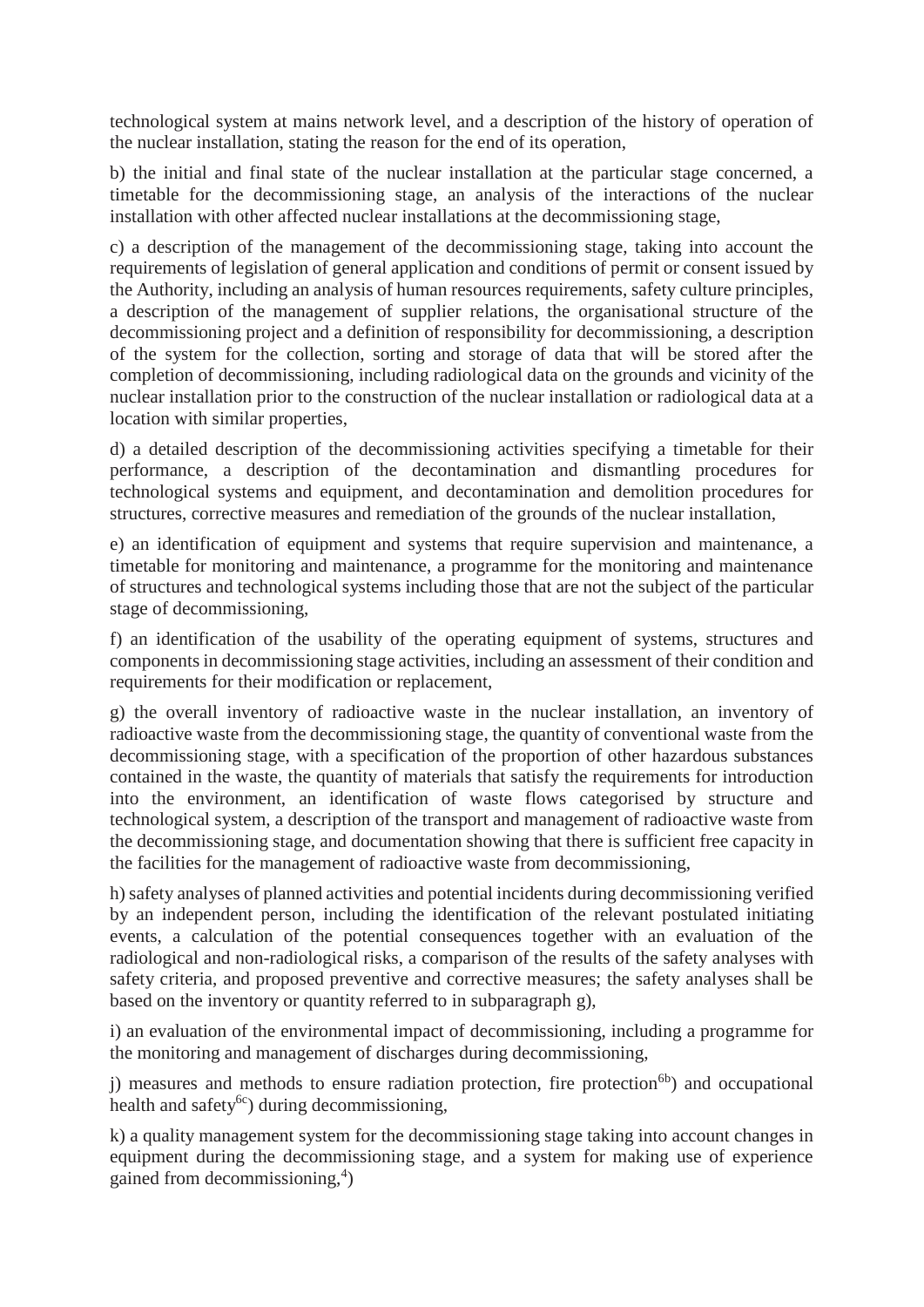l) emergency planning during the decommissioning stage,

m) ensuring physical protection during decommissioning,  $^{6e}$ )

n) a calculation and analysis of the costs of decommissioning and managing radioactive waste according to the recommended international cost structure for the decommissioning of nuclear installations, considering the performance of specific activities at that stage of decommissioning,

o) the means of ensuring the funding necessary for the performance of the described activities during the decommissioning stage,

p) an analysis of the adequacy and availability of the funds necessary for the performance of individual activities at the decommissioning stage and management of radioactive waste from the decommissioning stage, together with a declaration of the adequacy and availability of funds for the remaining activities at the decommissioning stage and management of radioactive waste from the decommissioning stage after the end of the permitted decommissioning stage.

(3) The content of the decommissioning stage plan must be based on the real inventory of the radioactive waste present in the nuclear installation at the end of operation or at the end of the preceding stage of decommissioning. Such inventory shall be performed primarily using measurements, calculations and, in justified cases, an expert estimate.

(4) If, after the decommissioning stage, the nuclear installation or its grounds or their part are removed from the scope of the Act pursuant to Section 20 (5) of the Act or if, during the decommissioning stage, part of the nuclear installation or its grounds achieves a final state that enables its subsequent removal from the scope of the Act pursuant to Section 20 (5) of the Act, the decommissioning stage plan shall include, in addition to the documentation pursuant to Paragraph 2

a) a radiological characterisation of the structures or grounds to be removed from the scope of Act, including the definition of their boundaries and a comparison of the results of such characterisation with the radiological data relating to the grounds prior to construction of the nuclear installation,

b) a description of the means of removal and the final state of the structures or grounds to be removed from the scope of the Act, and a description of the corrective activities aiming to achieve that state, including a timetable,

c) a safety evaluation of the corrective activities, including proposed operating restrictions,

d) a preliminary proposal for institutional measures for the restricted use of the structures or grounds.

# **Section 27**

### **Concept of decommissioning for the period following the decommissioning stage**

(1) Concept of decommissioning for the period following the decommissioning stage to be permitted shall be based on an evaluation pursuant to special legislation<sup>8</sup>) and describe the decommissioning work procedures and their timetable during the remaining stages of decommissioning that is demonstrably aimed at removing the nuclear installation, its grounds or part thereof from the scope of the Act.

(2) The provisions of Section 22 (3) shall apply appropriately to the content of the decommissioning concept for the period following the decommissioning stage, to be permitted.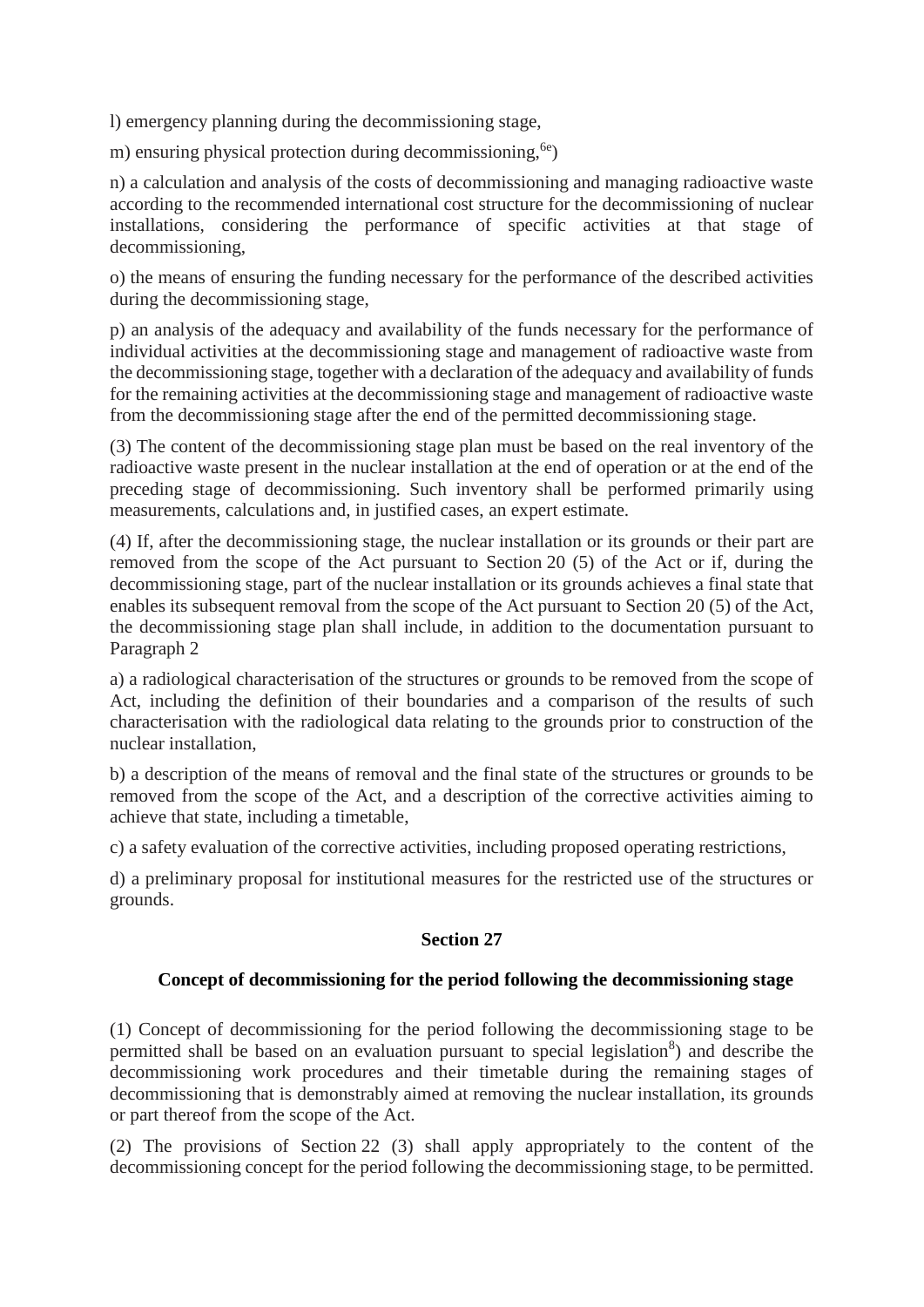## **Section 28**

# **Plan for the management and transport of radioactive waste and plan for the management of conventional waste from decommissioning**

(1) A plan for the management and transport of radioactive waste and a plan for the management of conventional waste from decommissioning shall specify at least two alternative technical plans for the management of radioactive waste, a multi-criterion comparison between them, and a substantiated recommendation in favour of one of them.

(2) A plan for the management and transport of radioactive waste and a plan for the management of conventional waste from decommissioning shall contain

a) the quantities and activities of radioactive waste generated in the nuclear installation during the decommissioning stage, the criteria for their sorting, the method of their characterisation, a justified procedure for the collection, processing, treatment, storage and disposal of radioactive waste and a demonstration that there is spare capacity in facilities for the management of radioactive waste from decommissioning, a description of the operation of the facilities and the technologies for the management of radioactive waste in the nuclear installation together with their safety analyses, the means of further management of radioactive waste and its transport outside the nuclear installation, supported by contracts with permit holders, and a definition of the responsibilities of contractual permit holders,

b) the quantity of conventional waste from the decommissioning stage, stating the proportion of other hazardous substances contained in the waste and a description of its management, $^{8a}$ )

c) the quantity of materials that satisfy the requirements for their introduction into the environment,<sup>10</sup>) and a proposal for potential recycling or re-use of the materials based on substantiated criteria, $9$ )

d) a detailed description of how transport is to be affected, including a specification of the transport facilities to be used,

e) the expected discharge of radioactive and hazardous substances into the environment.<sup>10</sup>)

(3) If the nuclear installation contains radioactive waste from previous stages of decommissioning or from operation, it must be included in the plan referred to in Paragraph 1.

### **Section 29**

Documentation pursuant to Appendix 1, item D, paragraphs h) to j) of the Act is subject, where appropriate, to the provisions of Sections 16 to 22.

### **Section 30**

### **General assessment of repository condition and its operation, including a description of changes and modifications of the repository and their safety assessment**

The general assessment of repository condition and its operation, including a description of changes and modifications of the repository and their safety assessment, shall contain

a) A final assessment of the physical and technical condition of construction, systems, and installations of the repository at the end of operation following its filling with the permitted full inventory of radioactive waste,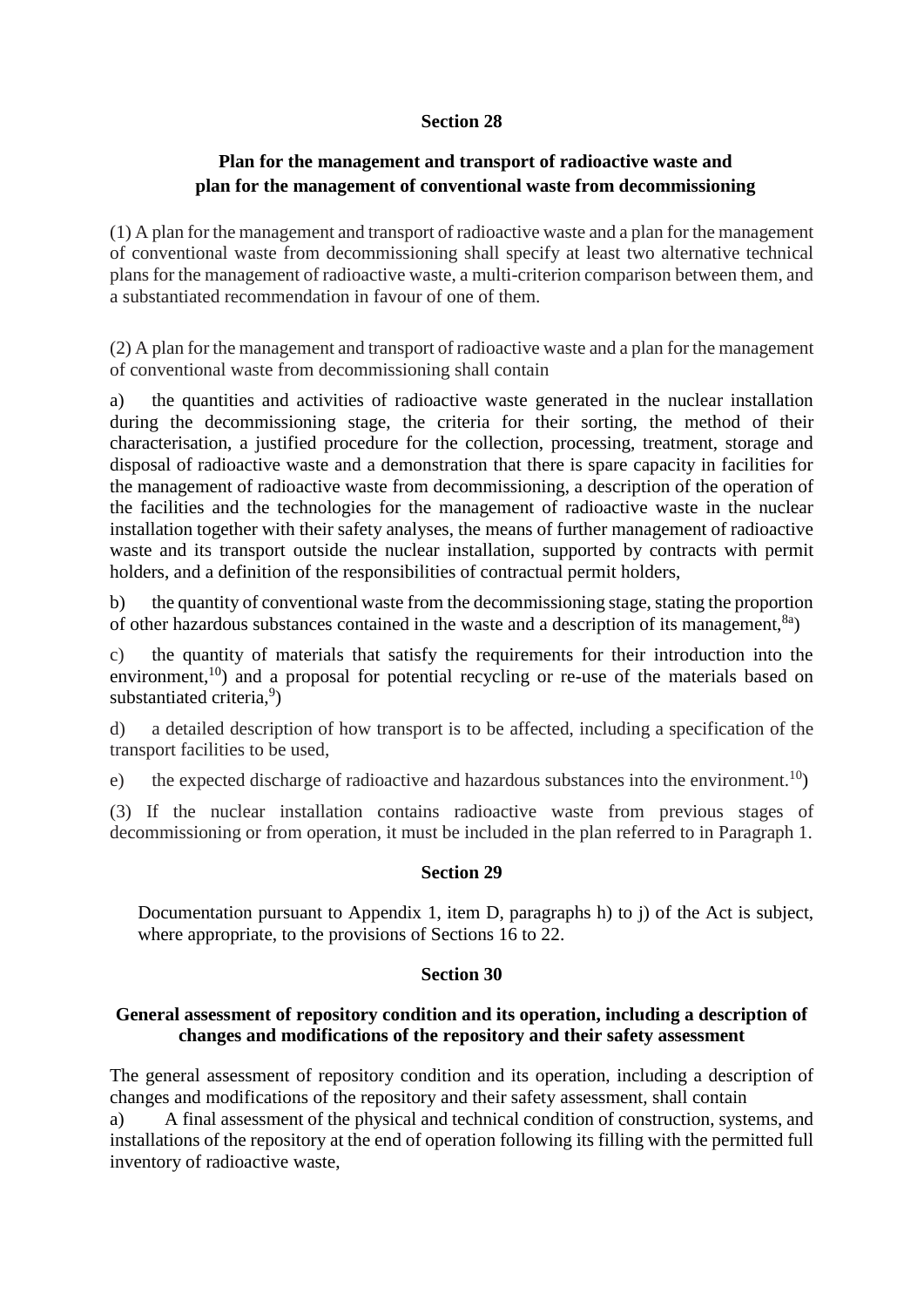b) A description of changes and modifications of the repository performed in the course of operation along with an assessment of the impact of such changes and modifications on longterm safety of the repository following its closure.

# **Section 31**

# **General inventory of radioactive waste stored**

The general inventory of radioactive waste stored shall contain

a) aggregate alpha, beta and gamma activity of radioactive waste stored,

b) actual drawing of permitted limits and conditions of activity and activity concentration,

c) the amount and composition of radioactive waste stored,

d) classification and representation of packaged forms of radioactive waste with specifications of their physical, chemical, biological and other propertie $11$ ) that could influence the long-term safety of the repository,

e) an assessment of the depositing programme, specifying the final positions of packaged forms of radioactive waste.

# **Section 32**

# **Plan for repository closure and institutional control, including safety analyses**

The plan for repository closure and institutional control, including safety analyses, shall contain a) materials, technologies and procedures used to fill in interstices of deposit boxes, to stabilise the deposited packaged forms of radioactive waste and to secure the final configuration of the storage system, including the composition of the cover and proposed drainage system with the objective of maintaining a long-term lifetime of the repository,

b) a programme for decontamination and dismantling of buildings and above-ground premises that are no longer needed, including removal or sealing of redundant components, installations, monitoring tunnels, shafts and boreholes or other engineering elements that might, in the future, provide a route for release of radionuclides.

c) a description and method of handling radioactive waste generated in performance of activities pursuant to item b),

d) a schedule of maintenance and repairs of individual components of the repository during the period of the active part of institutional control,

e) the scope of activities performed within the passive part of institutional control of the repository,

f) a method of long-term maintenance and transfer of information specifying the media used as well as information important for performance of corrective measures or for reconsideration of repository safety in the future,

g) adjusted safety analyses of long-term safety of the repository at the stage following the end of operation reflecting current data, verified by an independent organisation.

# **Section 33**

# **Monitoring programme, including proposed possible corrective measures**

The monitoring programme, including proposed possible corrective measures, shall contain a) the inspections and measurements performed during institutional control,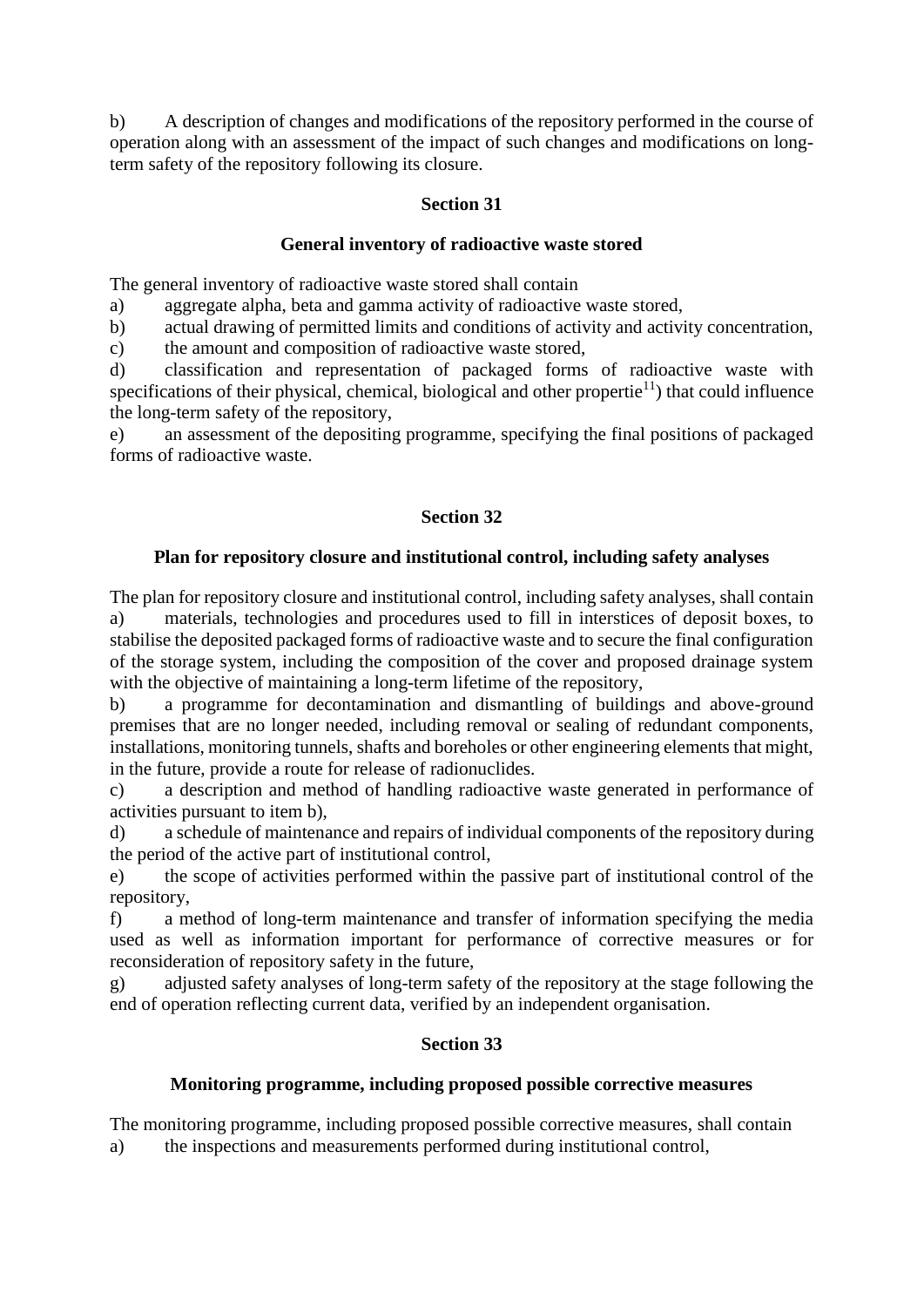b) a programme for monitoring of repository barrier condition, and a radiological monitoring plan covering all potential routes for release and spread of radionuclides,

c) the manner of generating funds to ensure monitoring following the end of operation,

d) the maintenance of records on results of inspections, measurements and monitoring,

e) corrective measures to be implemented in the event of deviation from the envisaged condition of the repository and unplanned release of radioactive substances depending on the monitoring results.

#### **Section 34**

Documentation pursuant to Annex 1, item E, paragraph h) of the Act is subject, where appropriate, to Section 17.

#### **Section 35**

### **Final description of a decommissioned nuclear installation site and of all work performed in decommissioning**

The final description of a decommissioned nuclear installation site and of all work performed in decommissioning shall contain

a) demonstrating achievement of the objectives of decommissioning and compliance with the requirements of supervisory authorities,

b) assessment of decommissioning by comparing the envisaged and actual data pursuant to Section 26,

c) a list of installations, premises and lands cleared for limited use,

d) a description of all work performed during decommissioning including data on individual and collective effective and equivalent doses which were received by permit holder staff, staff during the work with ionizing radiation sources and the public<sup>10</sup>) during decommissioning.

### **Section 36**

### **Aggregate data on the amount and activity of deposited or permanently stored radioactive waste and on the amount of other waste and materials released into the environment**

Aggregate data on the amount and activity of deposited or permanently stored radioactive waste and on the amount of other waste and materials released into the environment contains:

a) the amount and activity of deposited or permanently stored radioactive waste, specifying the deposit or storage location;

b) the kind, amount and location of other decommissioning waste, listing the proportion of other hazardous substances it contains;

c) the kind and amount of other waste and materials released into the environment pursuant to special legislation.<sup>9, 10</sup>)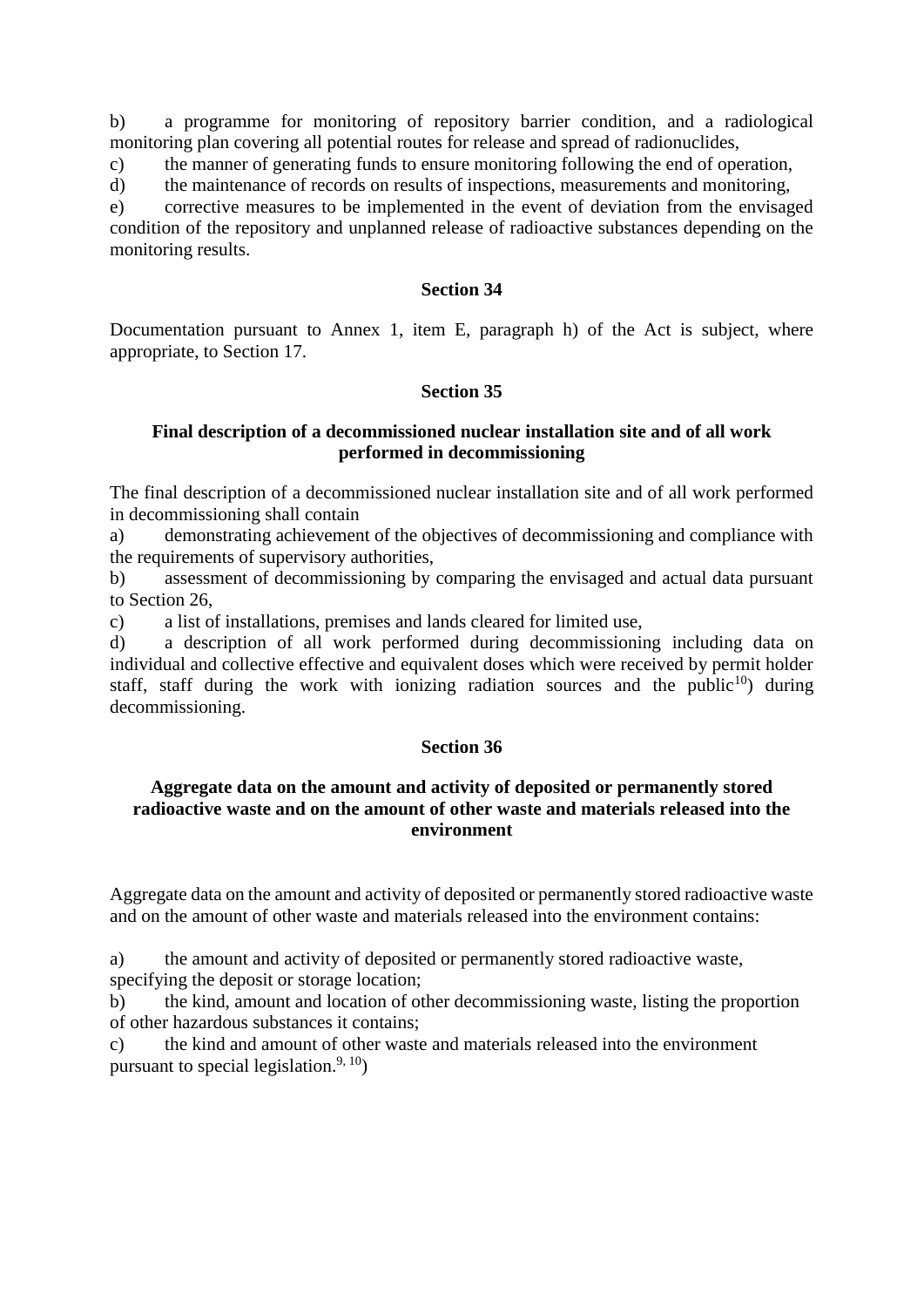## **Section 37**

## **List of data to be stored following completion of decommissioning indicating the storage time**

The list of data to be stored following completion of decommissioning indicating the storage time shall contain

- a) a list of events that occurred during decommissioning,
- b) experiences gained during decommissioning,
- c) the data pursuant to Section 26 (2) (c), Section 36 and 38,
- d) criteria for limited use of installations, premises and land

### **Section 38**

### **Final assessment of the radiation situation in structures and on site**

The final assessment of the radiation situation in structures and on site contains

- a) criteria for exclusion the nuclear installation's structures and site pursuant to Section 20 (5) of the Act,
- b) results of a final radiation situation inspection of the nuclear installation's site, supported by an independent verification.<sup>10</sup>)
- c) a statement by the radiation protection supervision authority regarding data pursuant to items a) and b),
- d) a comparison of results pursuant to item b) with results of pre-operating monitoring of the radiation situation on the nuclear installation's site and its surroundings.<sup>11a</sup>)

(2) If pre-operating monitoring of the radiation situation on the nuclear installation's site and its surroundings pursuant to Paragraph 1 (d) was not performed, data gained from the monitoring of the radiation situation on sites with similar properties need to be considered when comparing results.

### **Section 38a Institutional measures for limited utilisation of structures and site**

Institutional measures for limited utilisation of structures and site contain

a) conditions for potential utilisation of structures and site that are subject to exclusion,

b) safety analyses of the impact of limited utilisation of structures and site on their potential utilisation, including specification of criteria and measures for limited utilisation of structures and site,

- c) the duration of limited utilisation,
- d) a monitoring programme, including recordkeeping,
- e) organisational and financing provisions.

### **Section 39**

Documentation shall be submitted to the Authority in paper form or as an electronic document signed with a guaranteed electronic signature,<sup>11b</sup>) with the exception of proceedings based on documentation containing confidential or sensitive information,<sup>11c</sup>) in which case the documentation shall be submitted to the Authority in paper form and electronically on a memory medium under a special legislation.<sup>11d</sup>)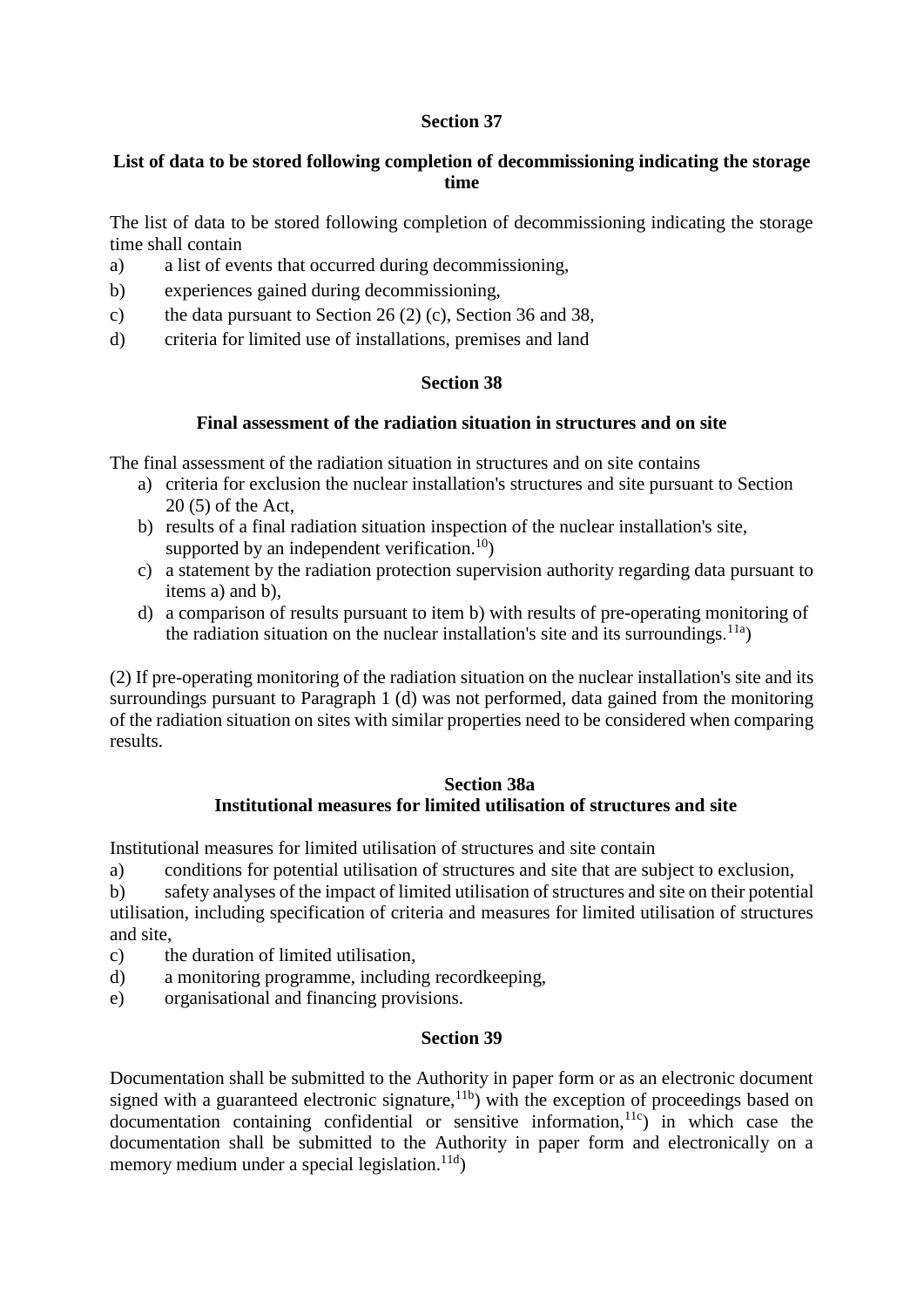#### **Section 39a**

#### **Transitional provisions relating to the amendments entering into force on 1 March 2016.**

Documentation requirements pursuant to current decree shall apply to documentation relating to proceedings starting prior to 1 March 2016.

#### **Section 40**

This Decree has been adopted in accordance with a legally binding act of the European Union in the area of technical standards and technical regulations.<sup>12</sup>)

#### **Section 41**

#### **Entry into force**

This decree shall enter into force on 15 May 2022.

## **Marta Žiaková, m. p.**

#### Footnotes:

1) Section 8 of the Act No. 50/1976 Coll. on Land Use Planning and Building Code (Building Act) as amended 2) Section 7 of the Decree of the Nuclear Regulatory Authority of the Slovak Republic No. 431/2011 Coll. on a quality management system.

4) Section 4 of the Decree of the Nuclear Regulatory Authority of the Slovak Republic No. 430/2011 Coll., on nuclear safety requirements amended by Decree No. 103/2016 Coll.

5) Decree of the Nuclear Regulatory Authority of the Slovak Republic No. 30/2012 Coll. laying down details of requirements for managing the nuclear materials, radioactive waste and spent nuclear fuel.

6) For example Act No. 245/2003 Coll., on integrated prevention and control of environmental pollution and on changes and amendments to some Acts, as amended.

Act No. 24/2006 Coll., on environmental impact assessment and on changes and amendments to some Acts, as amended.

6a) Section 3a of the Act No. 238/2006 Coll. as amended by the Act No. 143/2013 Coll.

6b) E.g. Act No. 314/2001 Coll. on protection against fire, as amended.

6c) E.g. Act No. 124/2006 Coll. on occupational health and safety and on amendments to certain acts, as amended

6e) E.g. Decree No. 336/2004 Coll. of the National Security Authority on physical security and building security, as amended by Decree No. 315/2006 Coll. of the National Security Authority

7) For example, Act of the National Council of the Slovak Republic No. 124/2006 Coll., on occupational health and safety and on changes and amendments to some Acts, as amended, Decree of the Ministry of Labour, Social Affairs and Family of the Slovak Republic No. 508/2009 Coll., laying down details of ensuring occupational health and safety for work with pressure, lifting, electrical and gas equipment that is considered to be specified equipment.

7a) Annex 4 (B.I. point G para 4-6) of Decree of the Nuclear Regulatory Authority of the Slovak Republic No. 430/2011 Coll.

8) Section 6 of Decree of the Nuclear Regulatory Authority of the Slovak Republic No. 430/2011 Coll.

8a) Act No. 79/2015 Coll. on waste and on amendments to certain acts.

9) Act No. 79/2015 Coll.

Act No. 355/2007 Coll. on the protection, support and development of public health and on amendments to certain acts, as amended

10) Order of the Government of the Slovak Republic No. 345/2006 Coll., on basic safety requirements for the protection of health of workers and the population from ionising radiation.

Act No. 355/2007 Coll.,

11) Section 5 and Section 6 of Decree of the Nuclear Regulatory Authority of the Slovak Republic No 30/2012 Coll.